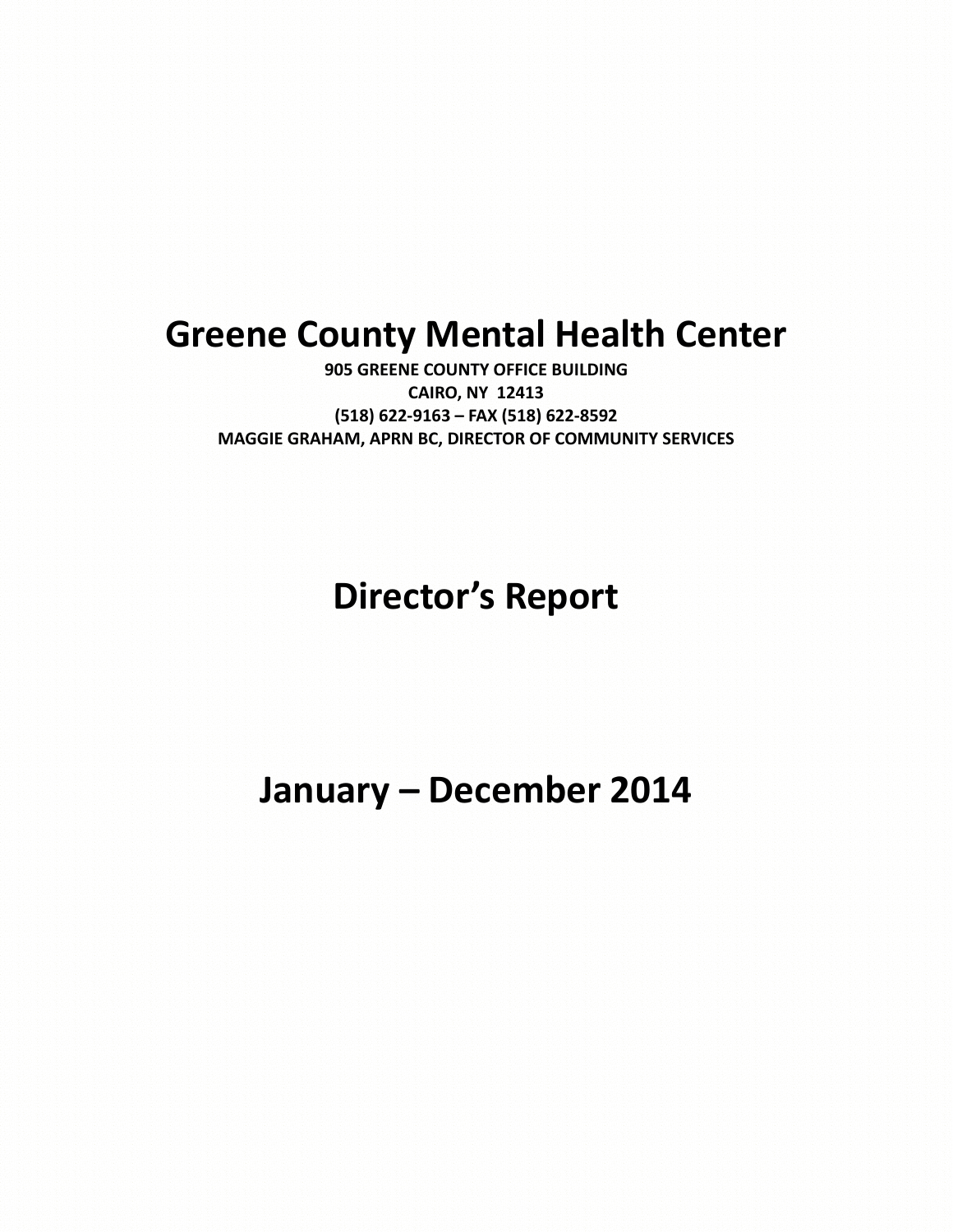| Corporate Compliance, Quality Assurance, and Utilization Review 5                   |  |
|-------------------------------------------------------------------------------------|--|
|                                                                                     |  |
|                                                                                     |  |
|                                                                                     |  |
|                                                                                     |  |
|                                                                                     |  |
|                                                                                     |  |
|                                                                                     |  |
|                                                                                     |  |
|                                                                                     |  |
|                                                                                     |  |
|                                                                                     |  |
|                                                                                     |  |
| Single Point of Access for Residential and Care Management/Coordination Services 13 |  |
|                                                                                     |  |
|                                                                                     |  |
|                                                                                     |  |
|                                                                                     |  |
|                                                                                     |  |
|                                                                                     |  |
|                                                                                     |  |
|                                                                                     |  |
|                                                                                     |  |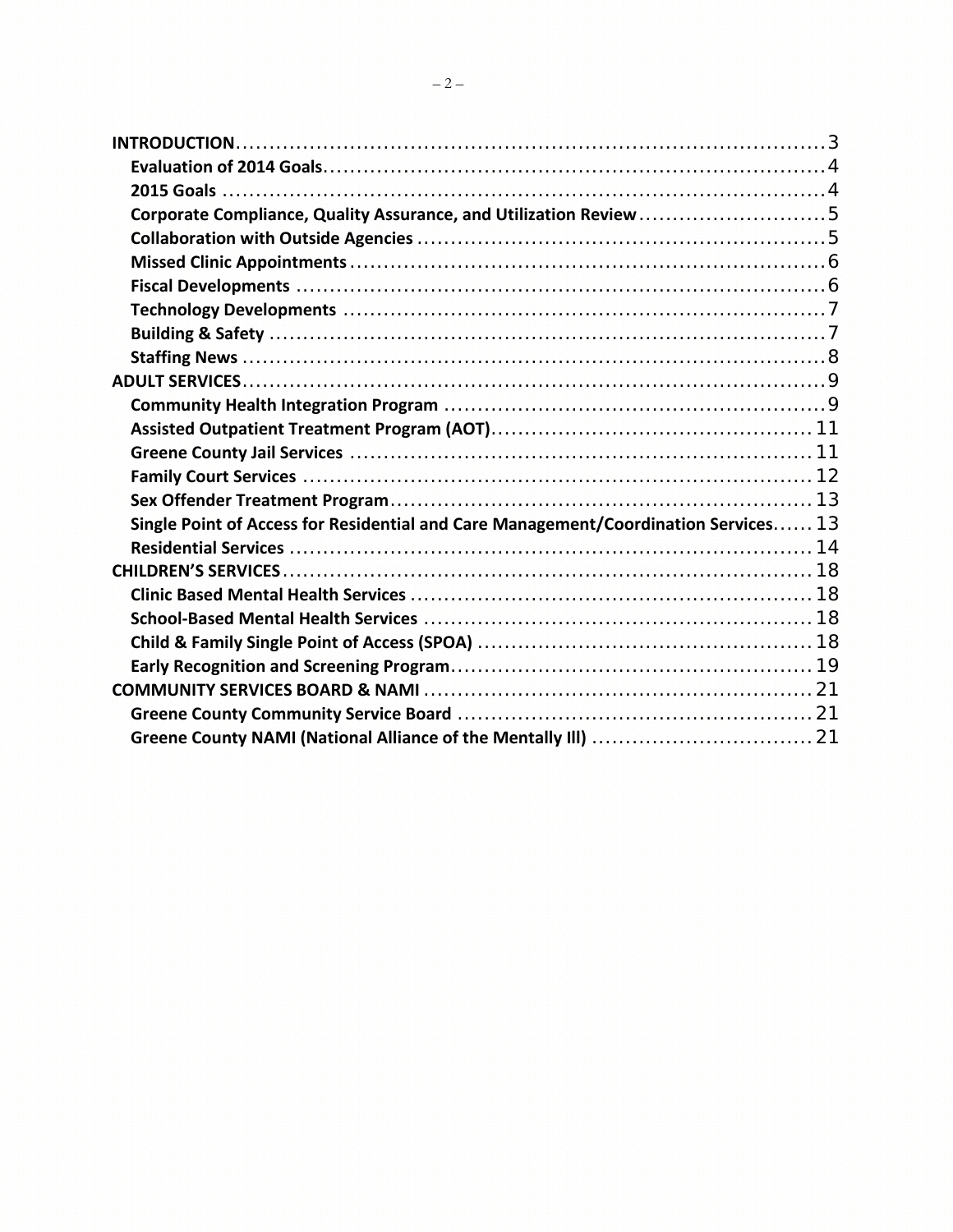# **INTRODUCTION**

<span id="page-2-0"></span>Over the course of 2014, Greene County Mental Health Center (GCMHC) served a total of 1,866 separate individual clients: 1452 adult and 414 children; 813 male and 1,053 female. We provided 21,498 direct service contacts. Throughout the year we performed 1051 intakes: 794 adult and 257 children; 482 male and 569 female. A total of 921 clients were discharged: 730 adult and 191 children.

During 2014, GCMHC typically had a waiting list of 30-40 non-emergent clients. The average wait time from first contact with GCMHC to the time of an intake was 14.4 days in 2014. We assign emergent clients within a week and strive to not keep anyone on the waiting list for more than 30 days unless they make special requests for a specific therapist or need to meet some criteria before they can be assigned. The average wait time for nonemergent clients from the time of intake to being assigned a clinician was 20.9 days in 2014.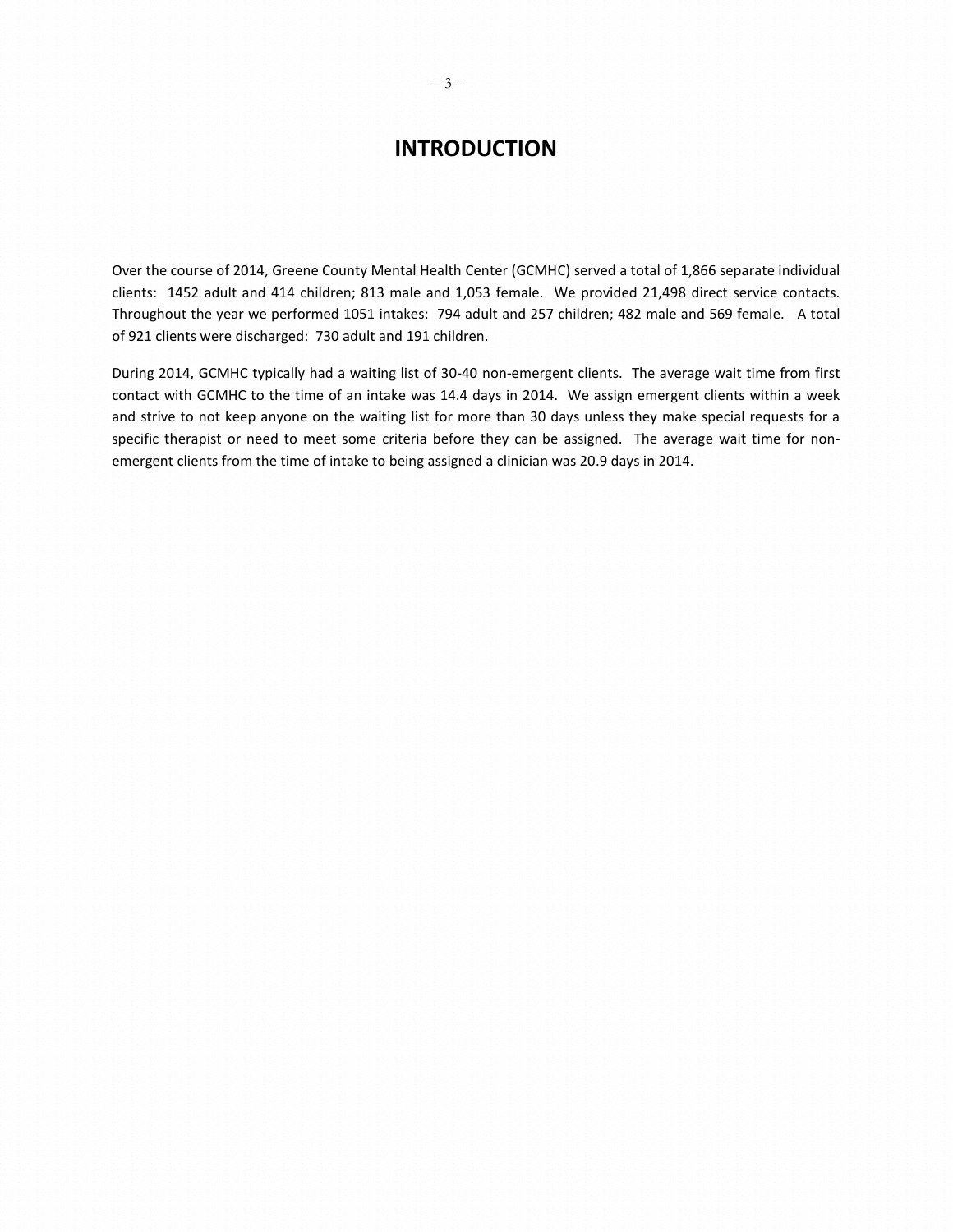## <span id="page-3-0"></span>**Evaluation of 2014 Goals**

**1. Extend access and use of the Electronic Medical Record (EMR) system to the clinicians performing On-Call Emergency duties and those providing services in Greene County Jail.** 

*Great progress has been made in expanding the use of the EMR by on-call clinicians and those providing services in the jail. Use of the EMR remains problematic in Primary Care Offices (PCP) and periodically at the school districts where a clinician is located.* 

**2. Evaluating the content of clinical documentation using revised clinic standards of care that became effective May 2013 from NYS Office of Mental Health. The clinic will be audited again in the summer of 2015 using these standards.**

*Ongoing, continue into 2015 as the Clinic prepares for the Office of Mental Health audit and re-certification in Summer 2015.* 

**3. Utilize Healthcare Navigators to facilitate enrollment of those clients who are uninsured/underinsured in the open marketplace. As of October 31st, 2013 there were 1,000 children ages 0-18 and 5,100 ages 19 and upwards in Greene County who were uninsured.** 

*Utilizing Healthcare Navigators and having them located at the clinic has assisted many of our clients in evaluating their insurance options and/or making changes to their current plan. Our uninsured rate dropped to 10.1% in 2014 from 15% in 2013. The use of Healthcare Navigators will continue in 2015.* 

# <span id="page-3-1"></span>**2015 Goals**

- **1. Evaluating, diagnosing and addressing EMR issues in the satellite locations will continue in 2015. The Director of Clinical Services is in the process of scheduling a meeting that will include County IT, Columbia Memorial Hospital(CMH) IT, ( majority of PCP offices are affiliates of CMH), clinicians in the satellites and Clinic Director. Addressing EMR issues and connectivity remain at the forefront so that a streamlined, efficient and fiscally prudent workflow is maintained.**
- **2. Quarterly audits of clinical records to meet Corporate Compliance guidelines will undergo changes in the way the audit is conducted in 2015. These changes will incorporate utilization review criteria and quality assurance.**
- **3. Develop Policy and Procedure in addressing the high "no show" appt rate at the clinic. It will include notifying clients but also charging those clients who no show.**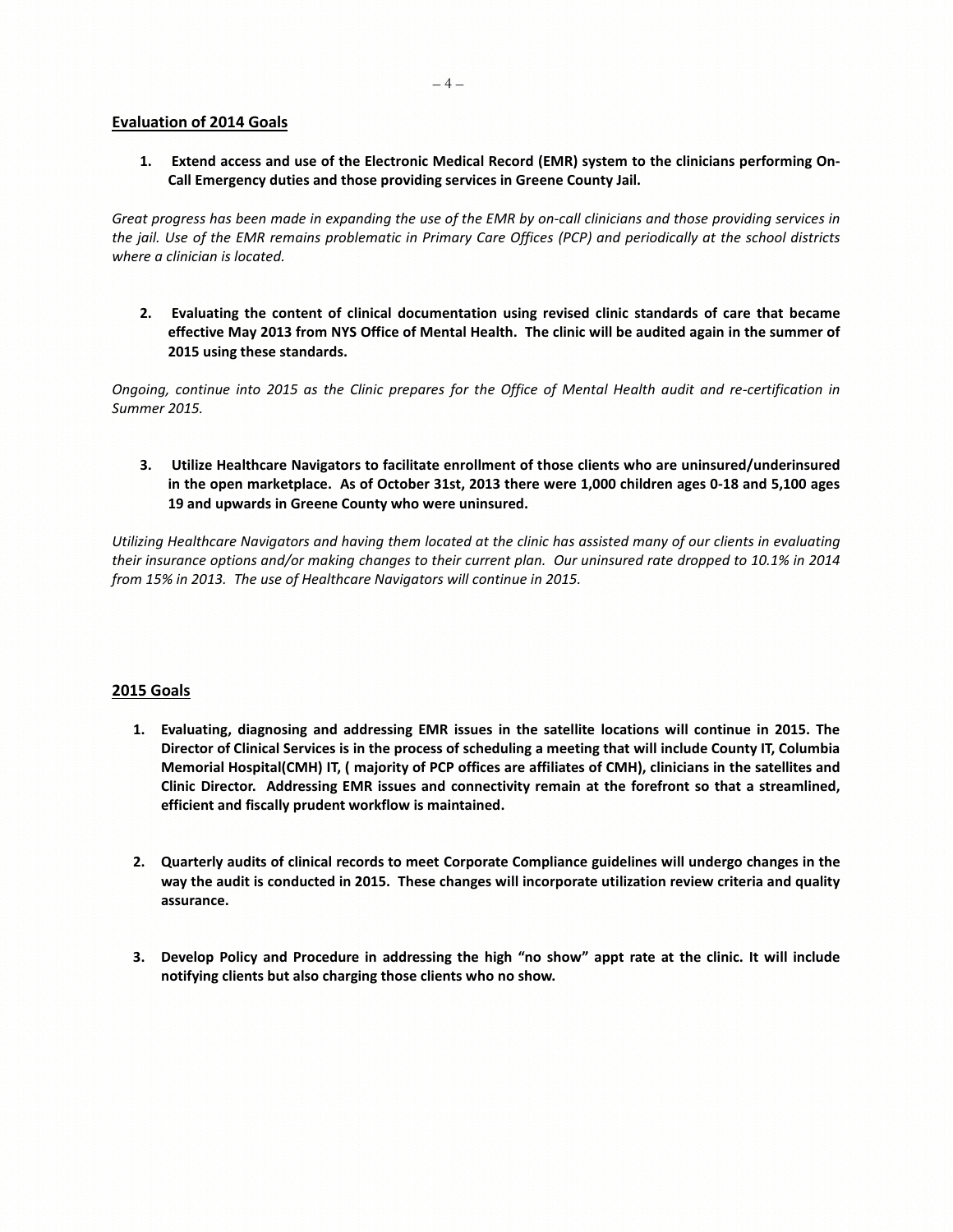### <span id="page-4-0"></span>**Corporate Compliance, Quality Assurance, and Utilization Review**

To assure that all Medicaid and Medicare Billing requirements are fully followed, the Office of the Medicaid Inspector General (OMIG) requires that all clinics such as Greene County Mental Health are required to have a Corporate Compliance Plan in place. The County has adopted a Corporate Compliance Plan as it relates to both Greene County Mental Health and Greene County Public Health, but each department also has their own plan as it relates to them.

The Corporate Compliance Plan for Greene County Mental Health requires that all staff members go through annual training to refresh and update them on the plan. It also requires that we conduct self-audits, which are conducted quarterly. The purpose of the self-audits is to ensure that all medical documentation is completed, to ensure that billing practices are followed and to eliminate any chances for fraud, waste, or abuse of Medicaid or Medicare funds.

Each quarterly self-audit has resulted in some returned funds but they were always due to documentation errors. Never were they the result of intentional attempts at fraud or abuse of funds. Each return is addressed with the individual staff member who was responsible for the oversight or mistake. Additional training is provided whenever necessary.

In 2015, Greene County Mental Health is poised to make changes to the way in which the audits are conducted. Those changes will likely involve incorporating utilization review and/or quality assurance reviews as part of those audits. These changes are likely to be implemented in early 2015.

# <span id="page-4-1"></span>**Collaboration with Outside Agencies**

Functioning as a county clinic, Greene County Mental Health has a great deal of interaction with other agencies and providers in the county. Just some of the agencies we have the most frequent contact with are the Greene County Sherriff's Department, Greene County DSS, Greene County Probation, Mental Health Association of Columbia-Greene Counties, N.Y. State Police, Greene County District Attorney's Office and Public Defender Office, Twin County Recovery Services, and Columbia Memorial Hospital. Efforts have been made to maintain positive working relationships with all of these agencies. Many times, the clinic might be involved in any given time with multiple agencies regarding a single client.

Because many of our clients have also experienced psychiatric hospitalization at our local hospital, Columbia Memorial Hospital, it is extremely important that there are clear lines of communication and collaboration between our two agencies. The Clinical Director for Greene County Mental Health has a regular, weekly telephone appointment with the Director for Psychiatry at Columbia Memorial (CMH). It is in the weekly call that information about shared clients of our two agencies is shared to help coordinate treatment and facilitate the smooth and appropriate referrals and transitions between our two agencies. This is a development in our collaborative relationship with CMH that has been extremely beneficial to both our clients and staff.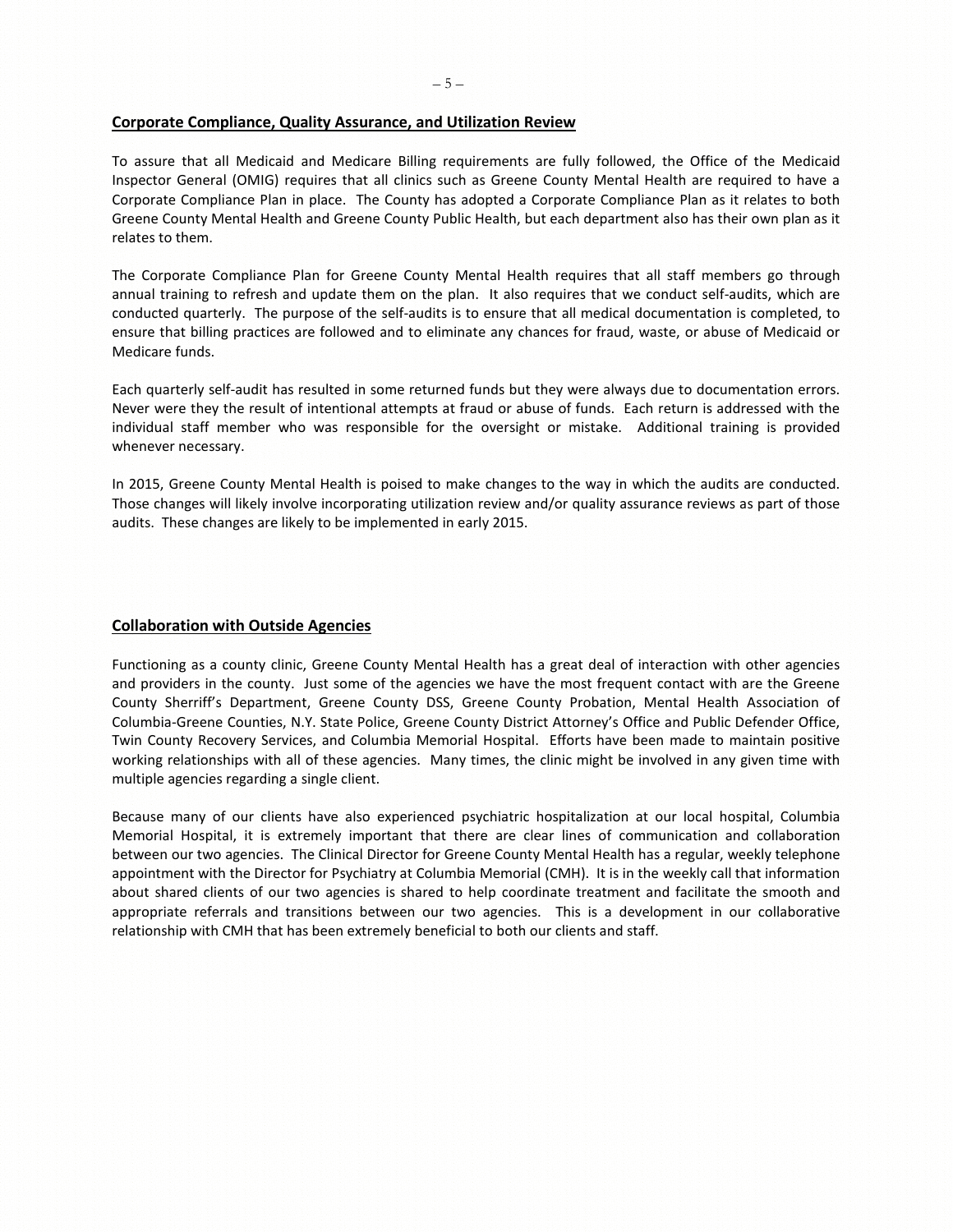#### <span id="page-5-0"></span>**Missed Clinic Appointments**

The ability to gather better data using the new Electronic Medical Record has allowed the clinic to analyze trends and make more informed decisions regarding clinic policies and procedures. One startling finding in 2014 was the discovery that the clinic experiences missed appointments, otherwise referred to as "no shows," at the disturbing rate of anywhere from 20-30% of overall scheduled appointments per month. This is even after the clinic has instituted an automated call reminder system that calls each client for every appointment 48 hours prior to that appointment. The clinic receptionist also makes a phone call the day before to all new clients coming to clinic for an initial appointment and/or evaluation by the psychiatrist. This was a painful and disturbing discovery as there is little that can be done to productively fill or compensate for those lost hours and the associated loss of revenue.

In attempts to analyze this further, the clinic administration decided to conduct a survey of clients regarding their history and experience with No Shows. Over the course of three weeks, all clients entering the clinic were given a survey to complete anonymously. The results were collected and tabulated. The results indicated that overwhelmingly, the two most common reasons for No Shows were Transportation Problems and Illness. The results also indicated that contrary to what one might suspect of clients who No Show, the vast majority of clients indicated that they were very invested in their treatment and find it very helpful. Thus, the survey seemed to suggest that clients are invested in and benefiting from their treatment, but transportation issues and illness are contributing to the no show problem.

The administration has been considering and using these results in their attempts to combat the problem of the high No Show rate. Various ideas have been suggested, including charging for No Shows, and limiting access for clients who have many No Shows. But many of these situations are complicated and there is rarely a clear-cut response that is applicable to all situations. The administration continues to contemplate this and is poised to implement some changes in early 2015.

# <span id="page-5-1"></span>**Fiscal Developments**

The current fiscal viability of any mental health clinic across New York State is uncertain and trying due to lower rates of return for services, growing employee costs, the number of uninsured or underinsured clients and a demand for increased services. Greene County's Mental Health Center is not immune to these issues. The goal is to provide clinically relevant, fiscally prudent service, with the least amount of expense put on the tax payers.

The Greene County Mental Health fiscal department has experienced some challenges in 2014 with regards to additional decreases in reimbursement amounts from Medicaid for Ambulatory Patient Group (APG) billing, which began in early 2013 with the transition to new CPT codes per the American Medical Association (AMA) guidelines.

An ongoing concern for GCMHC is the process of enrollment of clients in the NYS Healthcare System. Despite Affordable Care Act (ACA) regulations requiring all citizens to enroll in a qualified insurance plan, many cannot afford the plans and would rather pay the fine, while others have selected plans that are out of network for many Greene County providers therefore having little utility unless the client goes to the hospital. Many others who have obtained health insurance through The Marketplace have experienced high deductibles and copayments which they are unable to afford, resulting in non-payment of the co-insurance/co-payment to the clinic.

Despite these challenges the clinic has achieved some major accomplishments in 2014 such as, continuing to engage in an open dialogue with clients who are uninsured or underinsured, and assisting them to obtain insurance coverage whether public or private. Our uninsured rate in 2013 was 15% and in 2014 has dropped to 10.1%.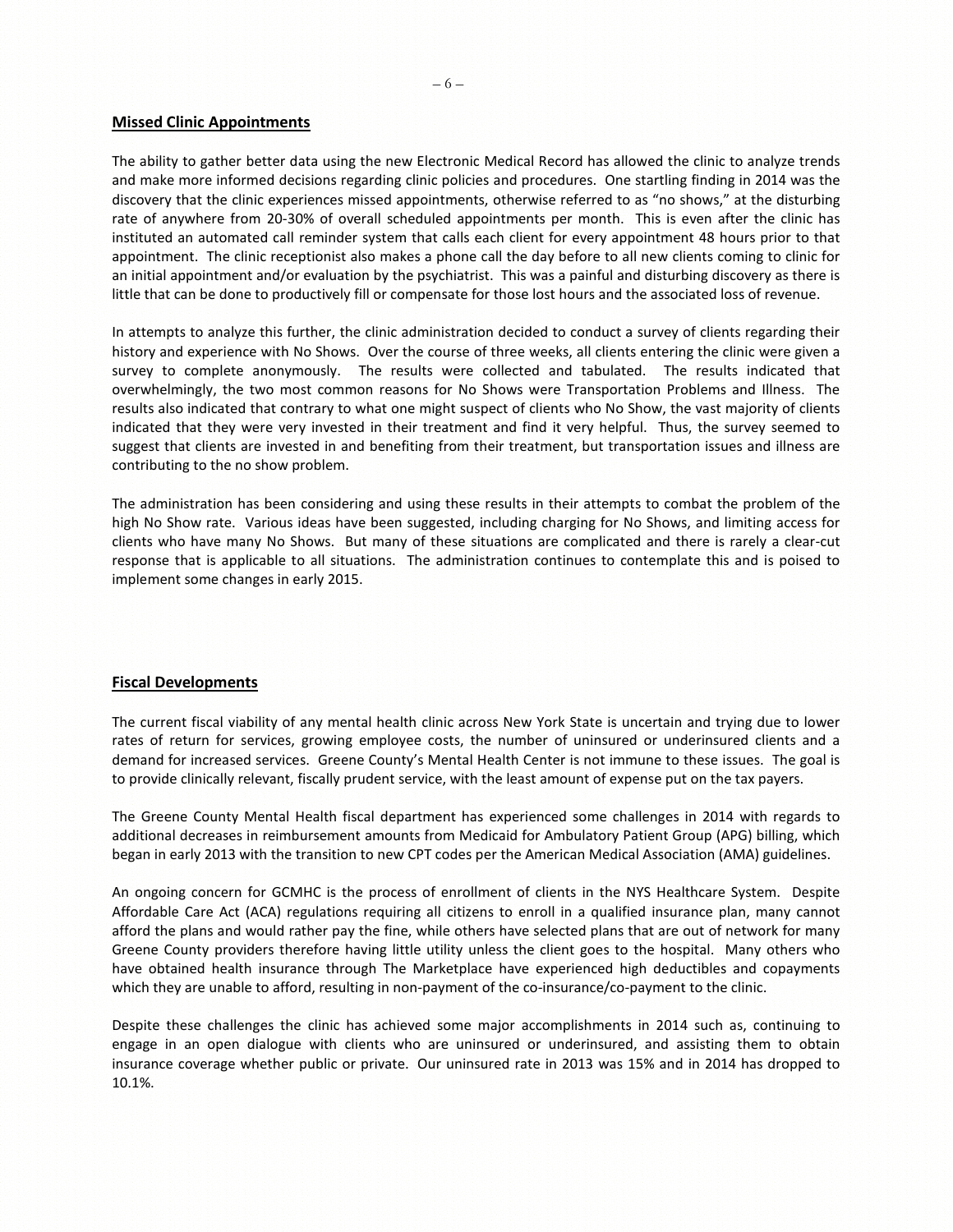Goals for 2015 will be to continue to work on getting new and existing clients insured as well as work on a more aggressive collection policy for those who are not meeting their financial obligations with the clinic. In addition, the financial department will be implementing additional billed services audit controls to ensure the timeliness of billing, proper coding and documentation supports each service rendered and billed.

#### <span id="page-6-0"></span>**Technology Developments**

In 2013, Greene County Mental Health made the transition from paper medical records to Electronic Medical Records (EMR). This required a long, slow transition that is still progressing to this day. While all of our active clients now have an electronic record, all clients who were active prior to March 2013 still require their old paper records to be scanned into their new EMR. Our Medical Records Clerk has made significant progress with this, in addition to her other many responsibilities, but this process continues.

The transition to EMR has had multiple benefits to the clinic and its clients. First and foremost, it provides a more thorough medical document that allows for ease of collaboration and communication between treatment providers. This will certainly result in better and more comprehensive care for our clients while also allowing the clinicians to work much more efficiently. Further, the electronic record also allows the clinic administrators to collect and track data that we have never had the means to do in the past. This data has already informed new policies and procedures and helped the administration make more informed decisions regarding the provision of clinic services.

The benefits of these technology developments and the transition to an EMR extend beyond the walls of the clinic. In 2014, Greene County Mental Health has also transitioned our clinicians and prescribers who provide services to Greene County Jail to transition to an EMR. This also has numerous benefits to the clients and the staff. Most importantly, it helps to ensure clear communication and continuity of care for clients who pass through both Greene County Jail and Greene County Mental Health.

Greene County Mental Health's After Hours On-Call emergency services were also poised to see the benefits from technology. By the end of 2014, all GCMH clinicians who provide On-Call services were about to transition to having remote computer access to the clinic's EMR system and to be able to perform other necessary functions from the field. This transition was set to take place in the very first month of 2015. This development is sure to benefit GCMH's clients, staff, and other agencies the On-Call staff regularly interact with, such as hospitals, police, DSS, etc.

# <span id="page-6-1"></span>**Building & Safety**

Throughout 2014 there were 2 Sheriff's Deputies in the building at all times. Use of a magnetometer and screening of those entering for Mental Health Services became operational in January 2014. This has run smoothly with many clients expressing satisfaction that safety in the building is being addressed. A new phone system was installed which allows for intercom capability, more strategic placement of cameras allows for improved visibility outside and inside the building. The Greene County Sheriff's Department met with staff at the Cairo Office Building and reviewed lockdown procedures in preparation for a lockdown drill that will take place in the spring of 2015.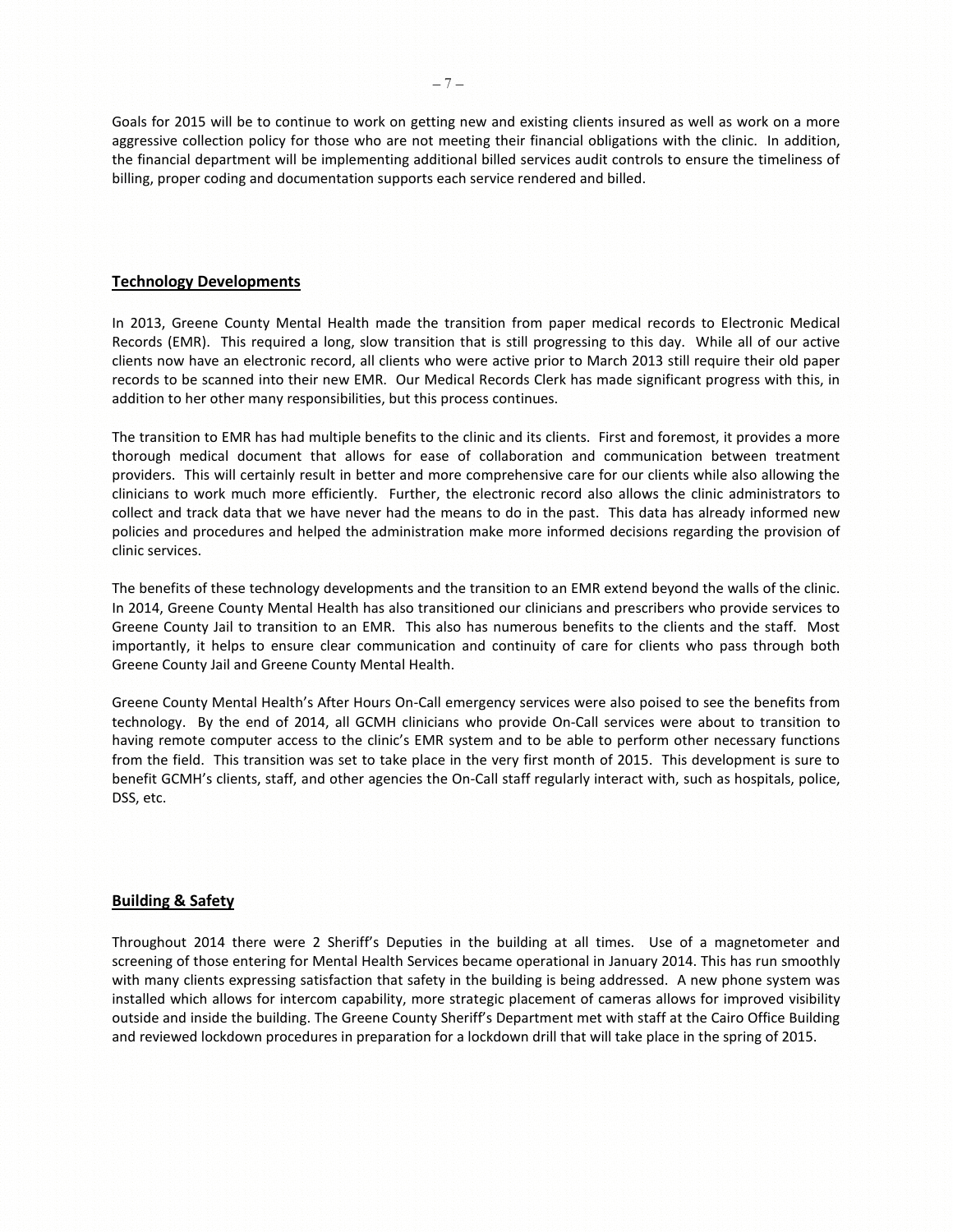## <span id="page-7-0"></span>**Staffing News**

A full time Nurse Practitioner position vacated in August 2013 was filled in September 2014. Greene County Mental Health Center experienced several other staffing changes during 2014 as a result of staff retirement. Clinical staff retirements result in the loss of experienced clinicians, thus hiring of new clinicians recently graduated from a Social Work program with limited clinical experience, who require weekly clinical supervision and support as they transition to their new role. It can also effect assignments and revenue generation as Medicare and other commercial insurance companies will not reimburse for services provided by Licensed Master's Level Social Worker. This takes coordination and oversight at the front door in the assignment of clients.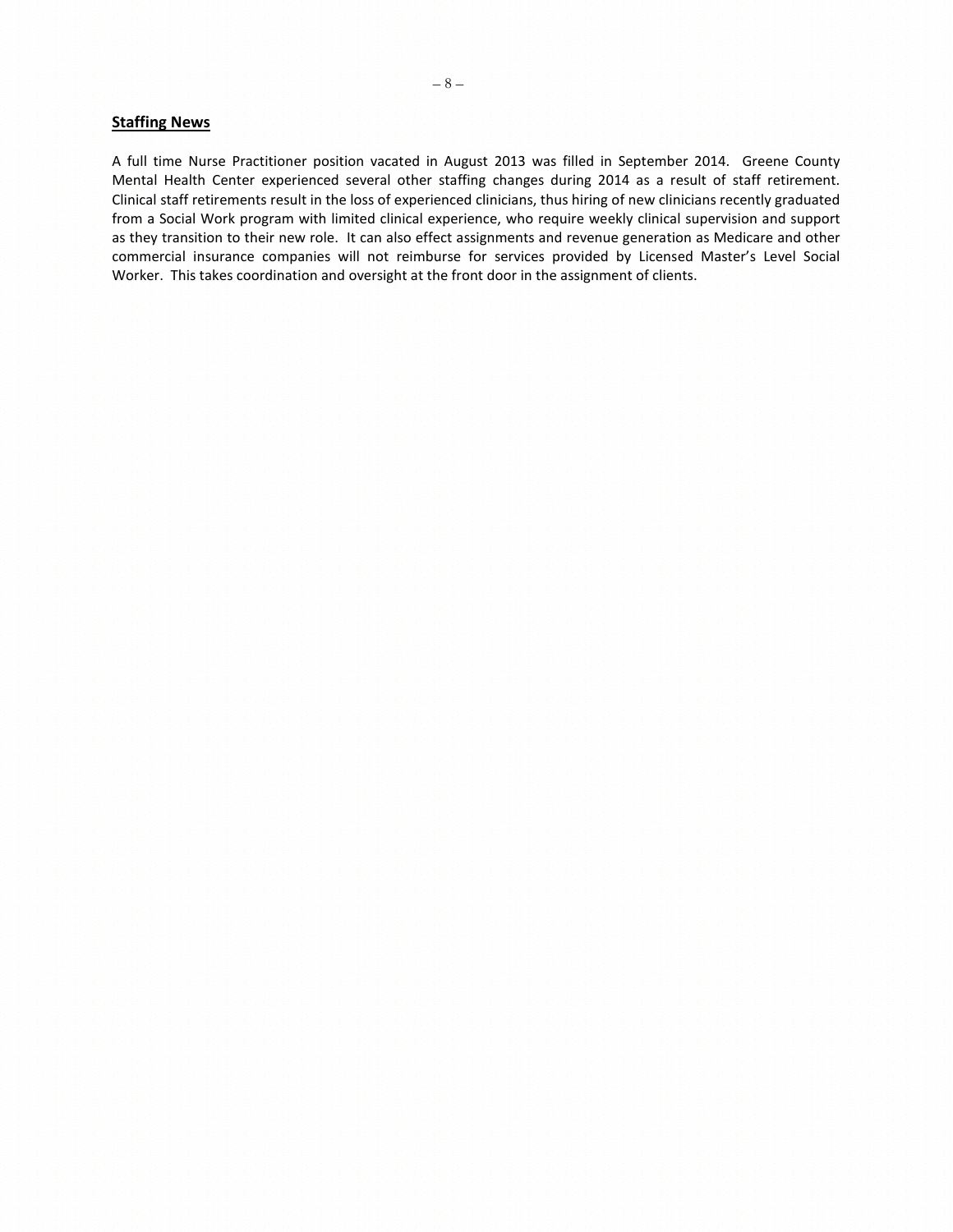# **ADULT SERVICES**

## <span id="page-8-1"></span><span id="page-8-0"></span>**Community Health Integration Program**

In 2014 the Community Health Integration Program (CHIP) maintained six satellite offices in rural Greene County despite intermittent periods of where staffing was not available. For instance, in early January 2014 one clinician was out on medical leave, and later another clinician retired. However, screening continued at all locations where face-to-face services were not available, with supportive and educational assistance through the coordinator.

CHIP clinicians provide mental health assessment and treatment services directly to clients at the satellite locations as well as in-home, when determined necessary. One clinician was added to the team in 2014.

For the past eight years, the Rural Health Network has provided support of this program, including grants and outreach, which includes supporting the salary for the coordinator and a budget for supplies, and has in the past included advertisement via radio and tv, as well as educational pamphlets and materials that are distributed to the satellite locations. In addition, a reward program was established by RHN in late 2013 through 2014 to provide incentives to the satellites to increase screenings. At least one office took advantage of this, and earned a luncheon provided by RHN. Additional site visits by the coordinator were also completed to increase screenings in 2014.

The coordinator presented during a graduate class at SUNY Albany in March 2014 on the success and status of the program in the community. The coordinator was invited to attend a presentation by Office of Mental Health (OMH) on the continued promotion of programs of this type to students and professionals at the Veterans Administration in Albany, NY in 2014. The coordinator was contacted to provide programmatic information via conference call hosted by OMH to inform other prospective programs on the history, structure, and current operations of the program.

Revisions to the data collection method were made. Now productivity reports are generated by a manager and provided to the coordinator, resulting in a decrease in human error. The coordinator continues to compile reportable data from clinicians and the manager, as well as site-specific needs, which are now presented in quarterly reports (CHIP 1st, 2nd, 3rd, 4th Quarter Reports, etc). One laptop was replaced with a tablet this year; one wireless stick was replaced by a wireless hotspot.

The Mental Wellness Screen was updated to include a yes/no response for perspective clients to indicate whether follow up was welcomed. Revisions were made to the posters promoting CHIP in 2014.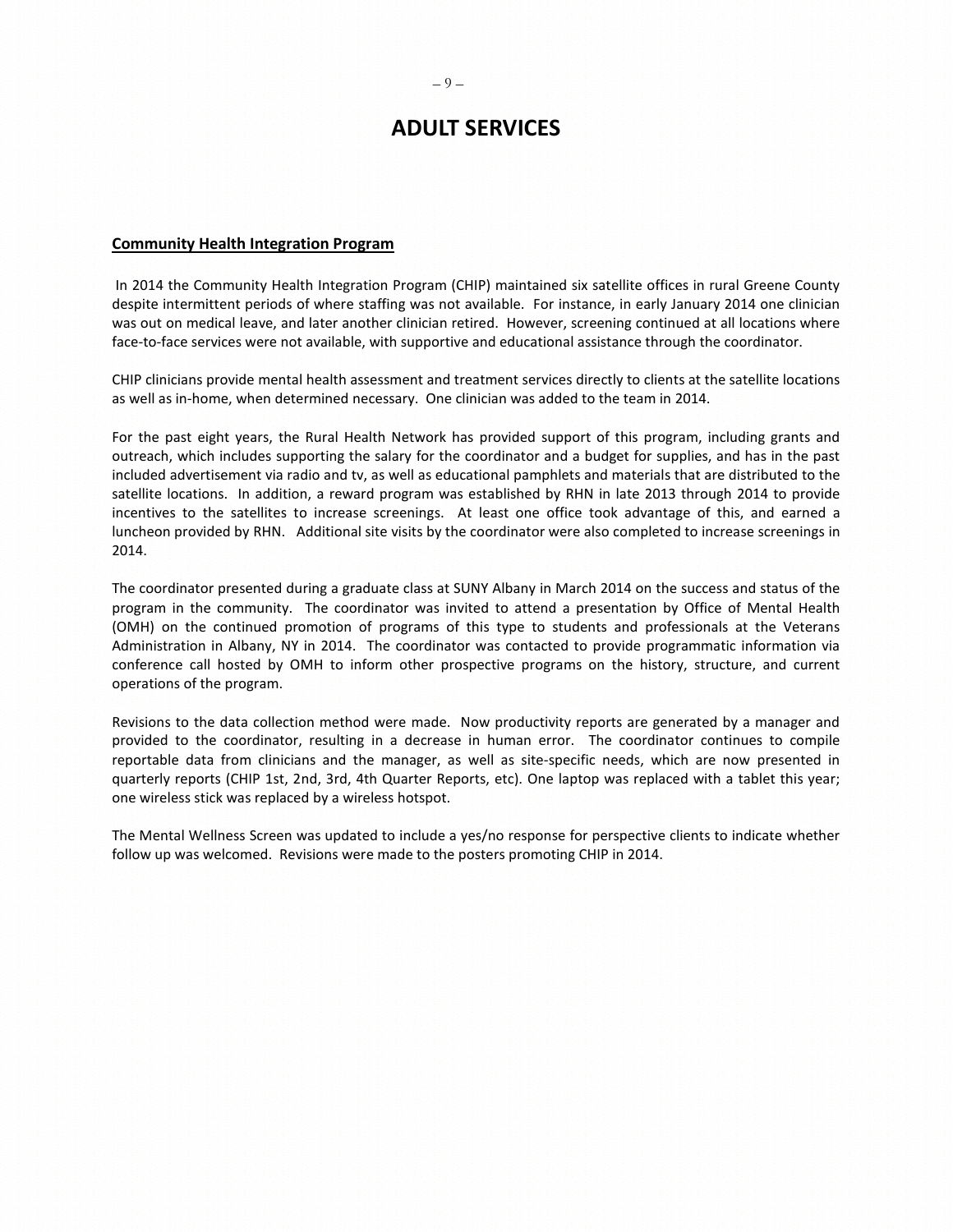# **Annual Data Summary:**

# **2010**

| <b>Service Description</b>                                                         | <b>Total</b> |
|------------------------------------------------------------------------------------|--------------|
| Seen (face to face contacts: brief assessment, crisis intervention, referral, etc) | 976          |
| Screened (Mental Wellness Screen basic or enhanced)                                | 693          |
| Verbal Therapy sessions (billable services, ongoing psychotherapy)                 | 664          |
| <b>Home Visits</b>                                                                 | 24           |

*\*Figures for the months of January and February 2010 have been estimated based on a monthly average Table 1*

**2011**

| <b>Service Description</b>                                                                      | <b>Total</b> |
|-------------------------------------------------------------------------------------------------|--------------|
| <b>Total Scheduled Appointments</b>                                                             | 1015         |
| Kept Appointments (face to face contacts: brief assessment, crisis intervention, referral, etc) | 594          |
| Screened (Mental Wellness Screen basic or enhanced)                                             | 940          |
| <b>Assessed/Intake Evaluation (billable services)</b>                                           | 86           |
| <b>Home Visits</b>                                                                              | 28           |
| $-11 - 2$                                                                                       |              |

*Table 2*

### **2012**

| <b>Service Description</b>                                                                      | Total |
|-------------------------------------------------------------------------------------------------|-------|
| <b>Total Scheduled Appointments</b>                                                             | 1130  |
| Kept Appointments (face to face contacts: brief assessment, crisis intervention, referral, etc) | 882   |
| Screened (Mental Wellness Screen basic or enhanced)                                             | 418   |
| Assessed/Intake Evaluation (billable services)                                                  | 88    |
| <b>Home Visits</b>                                                                              |       |
| Table 3<br>2008년 - 12008년 12008년                                                                |       |

| 2013                                                                                            |       |
|-------------------------------------------------------------------------------------------------|-------|
| <b>Service Description</b>                                                                      | Total |
| <b>Total Scheduled Appointments</b>                                                             | 996   |
| Kept Appointments (face to face contacts: brief assessment, crisis intervention, referral, etc) | 781   |
| Screened (Mental Wellness Screen basic or enhanced)                                             | 1004  |
| Assessed/Intake Evaluation (billable services)                                                  | 59    |
| <b>Home Visits</b>                                                                              |       |
|                                                                                                 |       |

*Table 4*

# **2014**

| <b>Service Description</b>                                                                      | <b>Total</b> |
|-------------------------------------------------------------------------------------------------|--------------|
| <b>Total Scheduled Appointments</b>                                                             | 1252         |
| Kept Appointments (face to face contacts: brief assessment, crisis intervention, referral, etc) | 958          |
| Screened (Mental Wellness Screen basic or enhanced)                                             | 2032         |
| <b>Assessed/Intake Evaluation (billable services)</b>                                           | 44           |
| <b>Home Visits</b>                                                                              |              |

*Table 5*

Data in table 1 was estimated for two months in 2010. Categories of service were added in table 2 in 2011, and remain for all future reports.

Two offices were unstaffed during the last quarter of 2014, table 5.

Results of increased efforts to improve screenings can be seen in table 5 where figures have more than doubled since 2013, see highlighted text.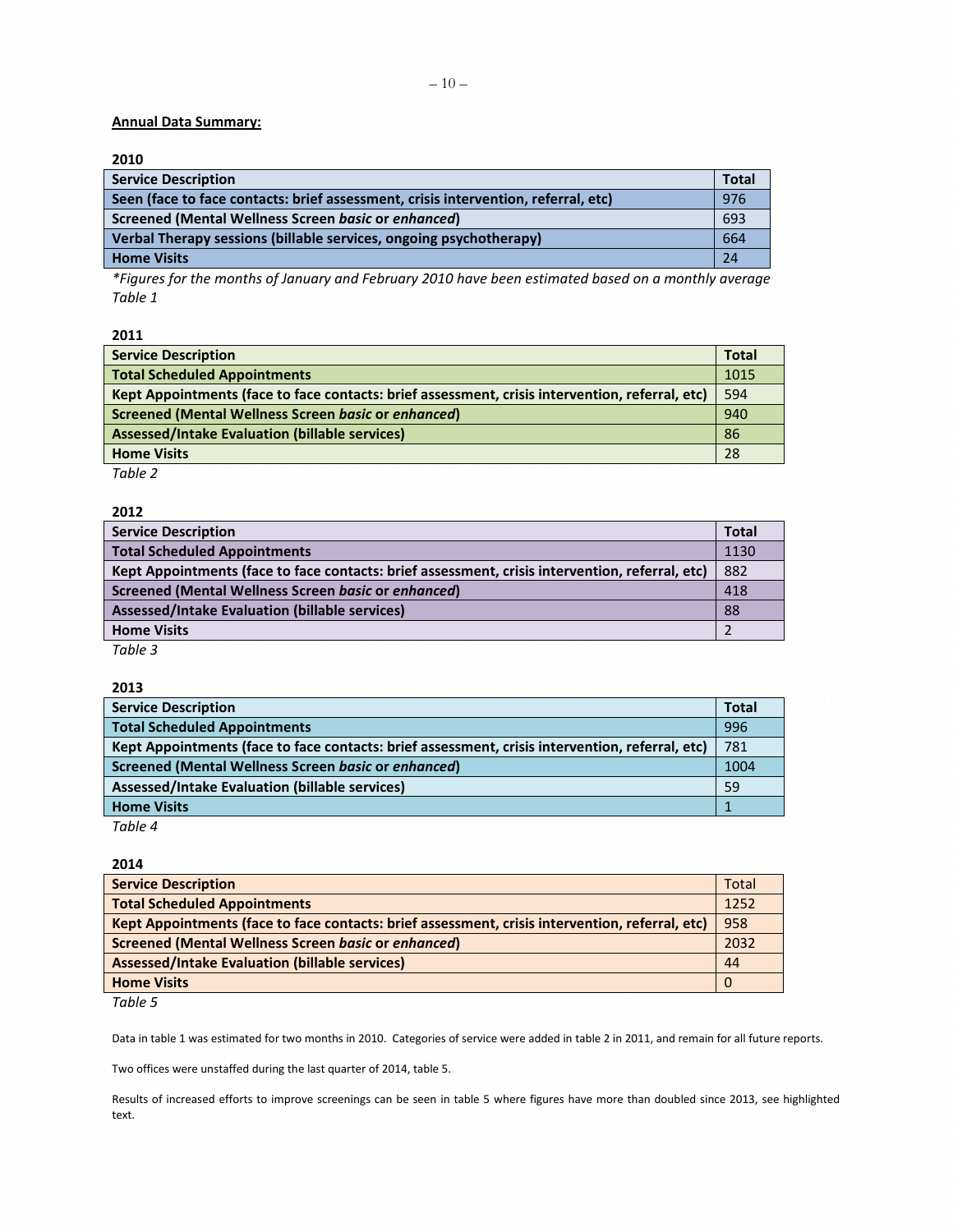# <span id="page-10-0"></span>**Assisted Outpatient Treatment Program (AOT)**

This state-wide initiative has been developed to assist non-compliant treatment clients with obtaining the mental health treatment they need. To date, Seventy (70) Greene County residents have been referred to the AOT program. In 2014, five (5) new AOT orders were issued for Greene County residents; one client moved to enhanced status and one client was discharged from enhanced status. Currently there are fourteen (14) clients on active AOT status and three (3) clients on enhanced status. During 2014, twelve (12) pick-up orders were issued to AOT clients due to non-compliance with treatment or an increase in symptoms. Five (5) of the pick-up orders resulted in inpatient psychiatric hospitalization.

# <span id="page-10-1"></span>**Greene County Jail Services**

Services provided by Greene County Mental Health Center in the Greene County Jail continue to reflect the trend of increasing need and utilization of psychiatric treatment in the jail setting.

A total of 452 interviews were conducted by the Forensic Mental Health worker; which included suicide risk assessments, supportive counseling requests, and evaluations for medication. Suicide Risk assessments (537) were completed at booking and reviewed daily on all new admissions. The Clinic's Medical Director provided an additional 69 medication related contacts. The Medical Director's involvement and collaboration with the jail has resulted in a more efficient use of the jail's medication formulary with an overall reduction in cost.

Several inmates were transferred directly from Columbia Memorial Hospital or Albany Medical Centers psychiatric floor to the Jail; requiring follow up psychiatric care.

There were 3 suicide attempts last year. None required outside medical attention. Two had upcoming Court appearance and were sent to CMH for further evaluation upon release by the Court. One was evaluated and released; the other admitted. The third was successfully managed at the jail until he was transferred to NYSDOC.

Unfortunately, many times when inmates meet criteria for hospitalization, there are no beds available at Central New York Psychiatric Center (CNYPC). Typically, we are able to stabilize these inmates with medication before a bed becomes available at CNYPC.

Court Ordered Mental Health Evaluations continue to be conducted at the jail by the Forensic Worker. The clinic also provides 730 competency exams for the Courts on as needed basis.

Clinic on-call services are available as needed after hours, Holidays and weekends.

#### *Comments:*

The Greene County Jail has seen a trend of inmates presenting with more significant psychiatric needs. Greene County Mental Health has responded to this need by improving suicide screening and prevention; providing a Licensed Clinical Social Worker daily to provide services to inmates; providing 3 hours per week of psychiatric medication therapy by a Psychiatrist; providing on-call services through the clinic on-call service for weekend and Holiday needs; providing follow-up services for inmates upon release; providing case management services during incarceration; and providing the staff for Court Ordered Evaluations. These services are provided with the intention of lowering the risks of psychiatric and behavioral emergencies, increasing the safety of inmates and staff; as well as facilitating ongoing care for inmates needing Mental Health follow-up services.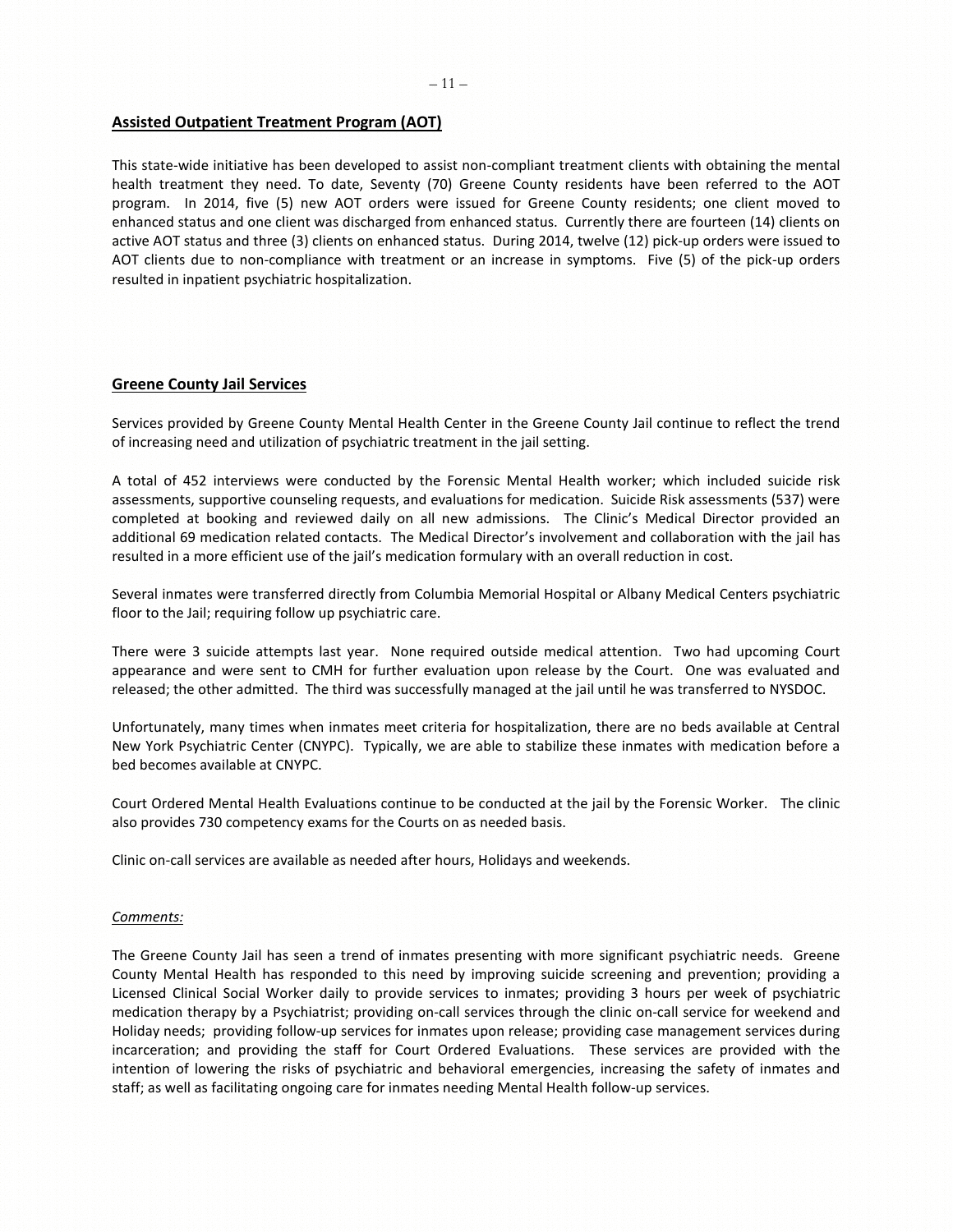An increasing number of psychiatrically impaired individuals are finding their way into the legal system. Many of these individuals have a history of psychiatric treatment and discontinuation of their treatment leading to decompensation. Several may have co-occurring addiction and physical health issues. Several may have been better served within a psychiatric facility rather than incarcerated. Their psychiatric symptoms probably a contributing factor in the crimes committed. While incarcerated, they lose their housing, leaving them homeless upon release. Homelessness can be a big factor in this population discontinuing their treatment, and putting them at risk for re-incarceration.

The ability to provide these services within GCJ has enabled inmates with psychiatric impairments to be identified, treated, and offered follow-up care; in some cases, preventing re-incarceration. Very good collaboration continues with Jail staff, the Sheriff's Department, and local law enforcement in an effort to identify and engage in treatment those individuals that are clearly exhibiting behavioral health symptoms.

The substance abuse problem in the County can impact services at the jail. Upon incarceration those with substance abuse histories may look to Mental Health services to provide an alternative to what they were using on the street. Persons without previous Mental Health histories are evaluated and seen in an attempt to discern need for psychotropic medication vs. withdrawal and need for substance abuse treatment.

Last fall Superintendent of the jail provided a secure computer to be used by Mental Health Staff at the jail. This has assisted facilitating needed mental health services by having clinic records readily available. Conversely, records generated at the jail by Mental Health Staff are readily available to clinic staff upon an inmate's release. Having access to clinic records has streamlined Mental Health care of inmates both upon incarceration and upon release.

# <span id="page-11-0"></span>**Family Court Services**

In 2012, Greene County Mental Health initiated significant changes to the services we provided to Greene County Family Court. Historically, GCMH provided extensive Child Custody Evaluations for the Court. These evaluations were extremely time consuming for which we received very little revenue. As it coincided with a loss of qualified personnel, it was decided in 2012 that the clinic could no longer sustain that service and it must be cut. In 2013 the clinic only provided a re-evaluation (a follow-up) to an evaluation that was performed in previous years.

In place of the extensive, time consuming evaluations the clinic used to provide, Greene County Mental Health has collaborated with the Family Court Judges and now provides them with a succinct mental health evaluation that is billable to insurance while also serving some of the needs of the court. It has been reported by the judges that they find these evaluations very helpful in their deliberations in Family Court.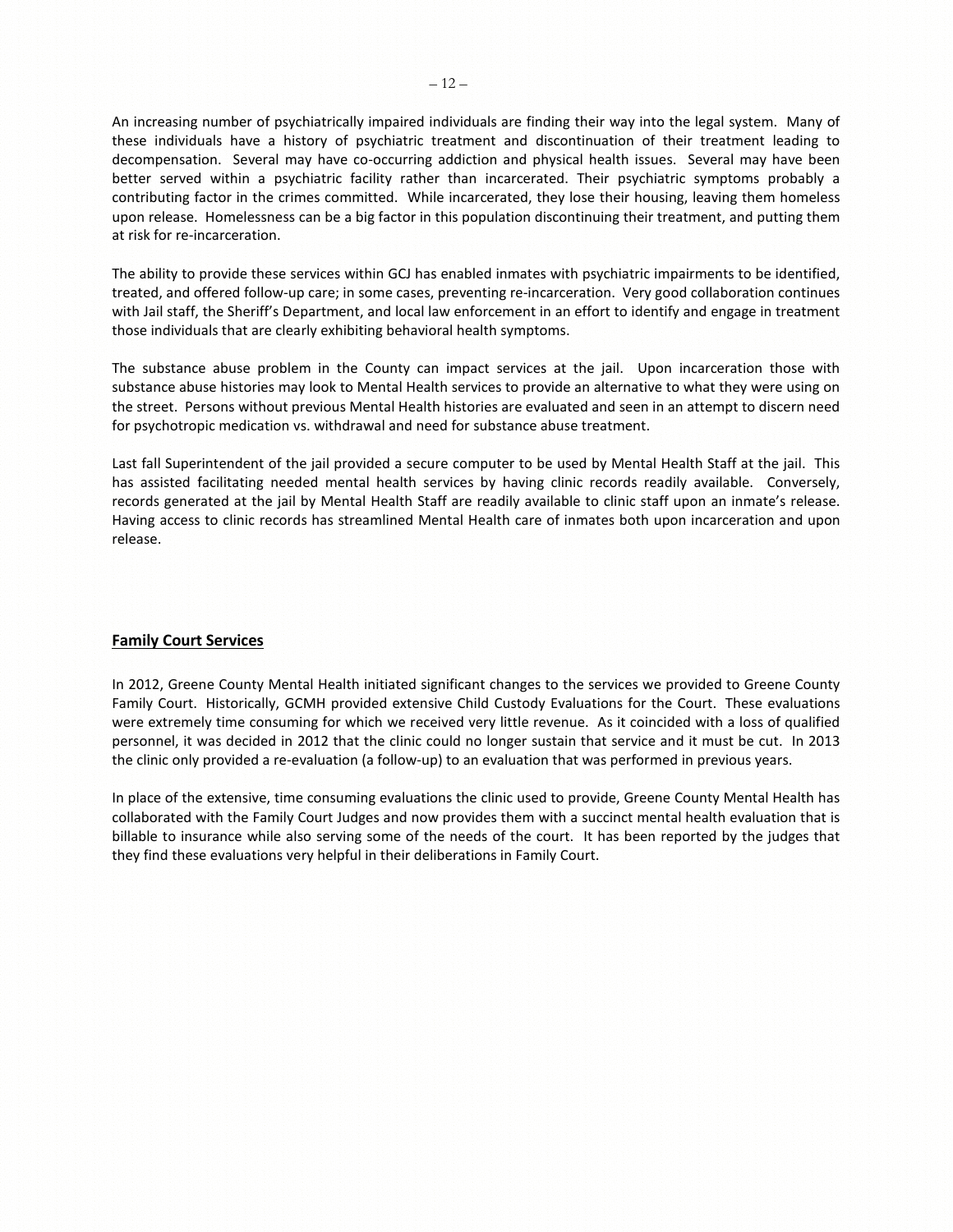#### <span id="page-12-0"></span>**Sex Offender Treatment Program**

The Sex Offender Treatment Program is coordinated by Greene County Mental Health Center's Associate Psychologist and a Senior Probation Officer from Greene County Probation. 2014 saw some changes in the program, as the 2 independent groups were consolidated into 1 group that operates Wednesdays from 4:30 pm until 6:00 pm, located in the Probation Department. This occurred in May of 2014. The year began with 12 offenders in 2 groups, however during the year several offenders successfully completed their probation sentences. One member was incarcerated and violated on his probation for non-sexual offenses, and 6 other members successfully completed their probations. Also, 4 new offenders have joined the group in 2014. Currently, there are 9 members attending the Wednesday afternoon group. Of these members, 5 are registered at Level 1, one is registered at level 2, and one is registered at level 3. There are 2 members who are not on the Sex Offender Registry but are mandated to attend Sex Offender Treatment. During 2014 there has been no known sexual re-offending from existing program members.

Currently attending members are all supervised in the community by the Senior Probation Officer. The group runs for 90 minutes weekly. The Senior Probation Officer attends and completes probation monitoring functions for the first 30 minutes, and the remaining 60 minutes are utilized for Sex Offender Treatment.

The Sex Offender Treatment Program serves 3 primary functions. The Program provides ongoing community supervision of members, groups provide a support network for members, and all members are expected to take responsibility for their individual offenses and openly discuss the changes they need to make in their lives in order to prevent further offenses. Victim Impact, trust, honesty, and sobriety issues are often at the forefront of the focus in the groups.

The overall goal of the program is to improve community safety through preventing re-offending behaviors.

#### <span id="page-12-1"></span>**Single Point of Access for Residential and Care Management/Coordination Services**

The *Greene County Single Point of Access* for Adult Services is a Committee comprised of a coordinator from Greene County Mental Health, as well as members of community supports and services, such as the Greene County Department for Social Services, Greene County Adult Protective Services, and the Mental Health Association of Columbia and Greene Counties. When appropriate or necessary, additional community stakeholders are invited to participate, such as the ARC or WillCare agencies.

In 2014 work on the unified application continued, and a new referral form and process was developed. The prior applications involved applicants submitting a full, 18 page application with additional attachments before coming before the committee for review. The new process eliminates this step, in effect allowing applicants to be directed earlier in the process to the appropriate service by reducing the referral to a 3 page document. Related supporting documents are requested as needed, and on a case-by-case basis. Implementation of this change occurred late in 2014, and no data is presently available on the effectiveness of this change.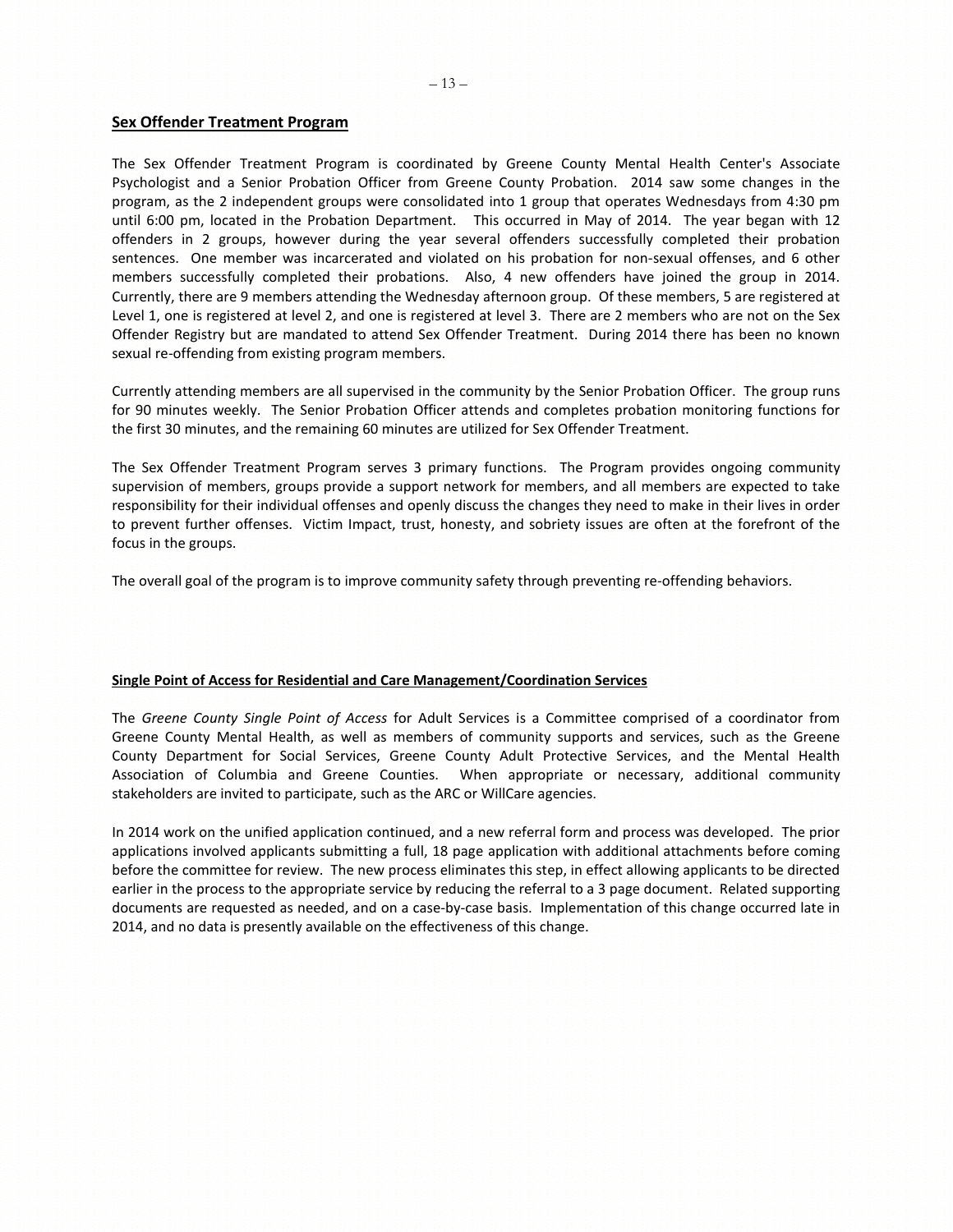#### <span id="page-13-0"></span>**Residential Services**

The Mental Health Association (MHA) of Colombia and Greene County provides housing for Greene County adult residents who have a psychiatric disability. There are three distinct levels of housing that are reflective of the distinct levels of residential need. High Cliff Terrace, a ten (10) bed, twenty-four hour supervised community residence, provides housing to individuals with a higher level of need for monitoring and who require a supervised setting as a first step toward learning skills for a step up to more independent living arrangements. High Cliff Terrace also has one (1) bed designated as Respite for any psychiatrically disabled adult of Greene County who is in need of respite due to escalation of psychiatric symptoms; family/significant other's need for respite; temporary homelessness.

The Comprehensive Apartment Program (CAP) provides a less intense level of supervision allowing individuals to further develop skills for an even more independent level of living in their own apartment. Residents are assigned a case manager through MHA who provides at least weekly (more when needed) contact to assist the resident with learning of independent living skills. The CAP Program has a total of twenty-five (25) beds shared between Columbia and Greene Counties.

The Supportive Housing (SHUD) Apartment Program is the most independent residential setting wherein an individual receives a housing stipend similar to a Section 8 entitlement. They are assigned a case manager from MHA who is required to provide a single monthly contact in direct conjunction with housing issues: collection of rent, monitoring ongoing condition of the apartment and negotiations with landlord re: repairs, tenant concerns, etc. There are a total of thirty (30) SHUD apartments. Five (5) of these beds are designated specifically for homeless families / individuals. All recipients of a SHUD grant must also demonstrate eligibility with a psychiatric disability.

The following reflects applicants in 2014:

| 2014 Residential             |    |
|------------------------------|----|
| Submitted applications       | 42 |
| Removed/Inactive             | 27 |
| Determined eligible/rostered | 12 |
| Pending                      |    |
| Admitted                     | 12 |
| Wait List                    | 13 |

There may appear to be a discrepancy between number of applications eligible, the number admitted and the number remaining on the Wait List. This is due to (1) while an individual may be deemed eligible for the service, while awaiting an available placement the life circumstances and residential needs may have changed. Clients were removed from the Wait List as a result of moving out of the county, incarceration, moving in with a significant other or other family member, death; (2) individuals on the wait list from 2013 were placed in housing in 2014; individuals are carried over from other years.

Applications that were submitted but found to be incomplete are returned to the referral source and placed on a pending waitlist for 90 days. If, following this three month period, there was no contact with the referral source or applicant, or if there was no response to the requested documentation, the application would be made inactive and removed from the pending list. Applicants that are determined inappropriate for housing resources above by the committee will be referred, if possible, to more appropriate placements, at which time the application would be returned to the applicant and referral source.

There are an increasing number of psychiatrically impaired individuals that are finding their way into the judicial system. Many of these individuals are severely psychiatrically impaired, and as a result of their illness become involved with the legal system.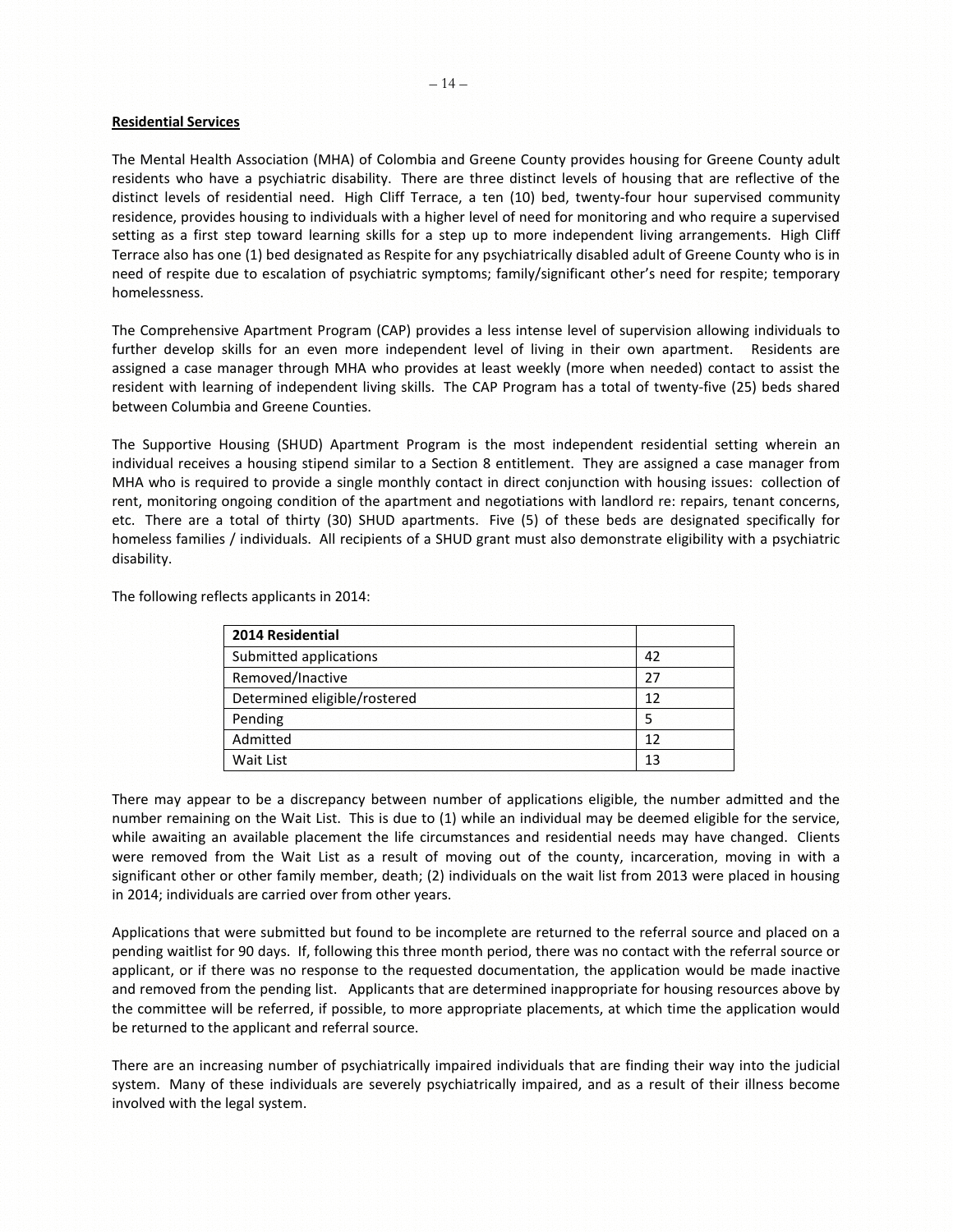Many recently released inmates, psychiatrically impaired or not, have limited, if any, family or social supports. Upon incarceration, many individuals lose their housing, as well as their belongings, and find it necessary to start over upon release. With limited funds, this becomes difficult, many resorting to whatever services they may be able to acquire through DSS. These individuals have a difficult time finding safe, permanent, affordable housing after release from jail.

There has been an increasing number of referrals from jail and prison systems this service year. Typically these systems do not recognize the limitations of the settings available in Greene County, and applicants are often ineligible due to a lack of structured settings. Referrals from the justice system are usually directed elsewhere.

Likewise, local psychiatric inpatient providers forward referrals to Greene County for applicants that are waitlisted in other counties that also may be inappropriate for the level of care available within the County. As such, many of these referrals are redirected to more appropriate service settings.

There are an increasing number of AOT (Assisted Outpatient Treatment) than ever before, placing a strain on already strained resources in the community. AOT clients are typically placed at the top of the housing list. Many of the clients on the list have been consistently bumped in favor of an AOT client, leaving them waiting for housing for two or more years.

There remains a significant need for **permanent supervised housing** for the segment of the psychiatric population in Greene County that is aging and/or has multiple health issues and/or personality disorders which seriously compromise their ability to live independently, even with the assistance of an Intensive Case Manager. This subset of clients requires permanent and safe housing accommodations that provide medication oversight and assistance with ADL's beyond the scope of the current apartment programs.

There remains a growing need for **permanent supervised housing** that transitions to permanent independent housing for individuals age 18 – 24 years old transitioning from residential or foster placements, or are no longer able to reside with family. This subset of clients requires permanent safe housing accommodations that provide oversight and assistance with learning independent living skills beyond the scope of the current apartment programs.

There has been an increase need for **permanent housing** for the growing segment of the population released from County Jail or other incarceration.

#### **Adult Care Management Services**

Adult Case Management is targeted to seriously mentally ill individuals in hope of increasing community tenure by decreasing the necessity for psychiatric inpatient admissions and ER visits. Generally, the targeted population consists of individuals who are at high risk of re-hospitalization, homelessness and at times involvement with the criminal justice system. Often their involvement with the aforementioned systems results from non-compliance with recommended outpatient services and lack of community supports to monitor functioning and needs. Additionally, as a result of Kendra's Law, passed by the NYS Legislature in 1999, Adult Intensive Case Managers are required by law to give priority to individuals who are court mandated to receive outpatient mental health treatment: Assisted Outpatient Treatment (AOT). These are individuals who have been assessed to be at risk in the community for danger to themselves or others; resulting from non-compliance with prescribed treatment.

Case Managers assist individuals in developing and maintaining viable living, working and social situations in the community by helping them to identify their needs and formulate realistic and attainable goals for self-sufficiency, support and economic independence. The Adult ICM's visit their clients minimally once (1x) per week. The Adult SCM visits clients bi-weekly (2x) mo. In the newly formed Hudson River Health Home, Care Managers provide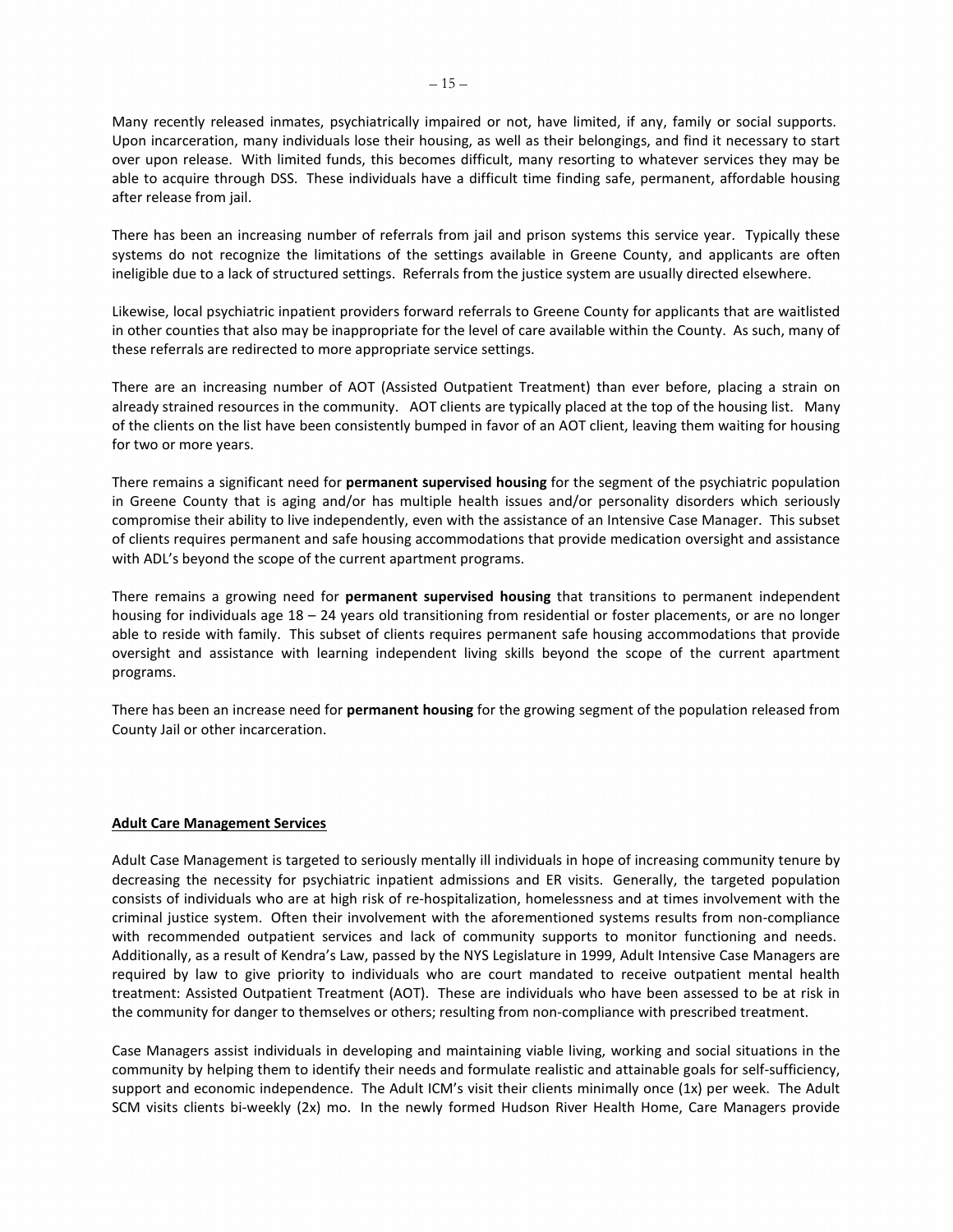linkage between the individual and health care providers. Greene County now has both Case Managers and Care Managers, both of whom meet with their clients in the community, on psychiatric inpatient units, at mental health centers and in their homes to provide support, advocacy, linkage, coordination of care; monitoring compliance with treatment and diverting crisis by seeking to resolves identifiable stressors/triggers as they arise. Precipitants to crisis may include non-compliance with medication, onset of symptoms due to housing, financial, family and social stressors.

The Adult Case Managers maintain ongoing communication with all providers who are mutually working with the individual in order to assure adequacy, access and continuity of care; as well as to coordinate/negotiate and refer to assure provision of services. This process of collaboration includes, but is not limited to: DSS, Mental Health, Adult Protective Services, Probation/Parole, ACCESS-VR (formerly VESID); MHA PROS and Supported Employment, medical providers, family, significant others, landlords, etc. The overall intent of all case management is to enhance the individual's quality of life (recovery) and tenure in the community of Greene County.

The Greene County Department of Community Services is the umbrella for Adult Case Management services in Greene County. The Mental Health Association of Colombia/Greene Counties employs three 3) Adult Care Coordinator (formerly Supportive Case Managers (SCM)) and one (1) Adult Intensive Case Managers (ICM), both of which are now providing services through the newly implemented Hudson River Health Home. Capital District Psychiatric Center employs two (2) Adult ICM's for Greene County and they operate and bill Medicaid and Medicare in the traditional model. In this new role as Care Managers, both are providing traditional services through the use of legacy slots while also enrolling new applicants in the Health Home Services, a lower intensity service, for Medicaid recipients. Caseloads have expanded to approximately 30 to 40 individuals per care manager.

The following reflects applicants in 2014:

| 2014 Care Management (trad. ICM and SCM srvs.) |   |
|------------------------------------------------|---|
| Submitted applications                         |   |
| Removed/Inactive                               |   |
| Determined eligible/referred                   | 8 |
| Pending                                        |   |
| Admitted                                       | 8 |
| Wait List                                      |   |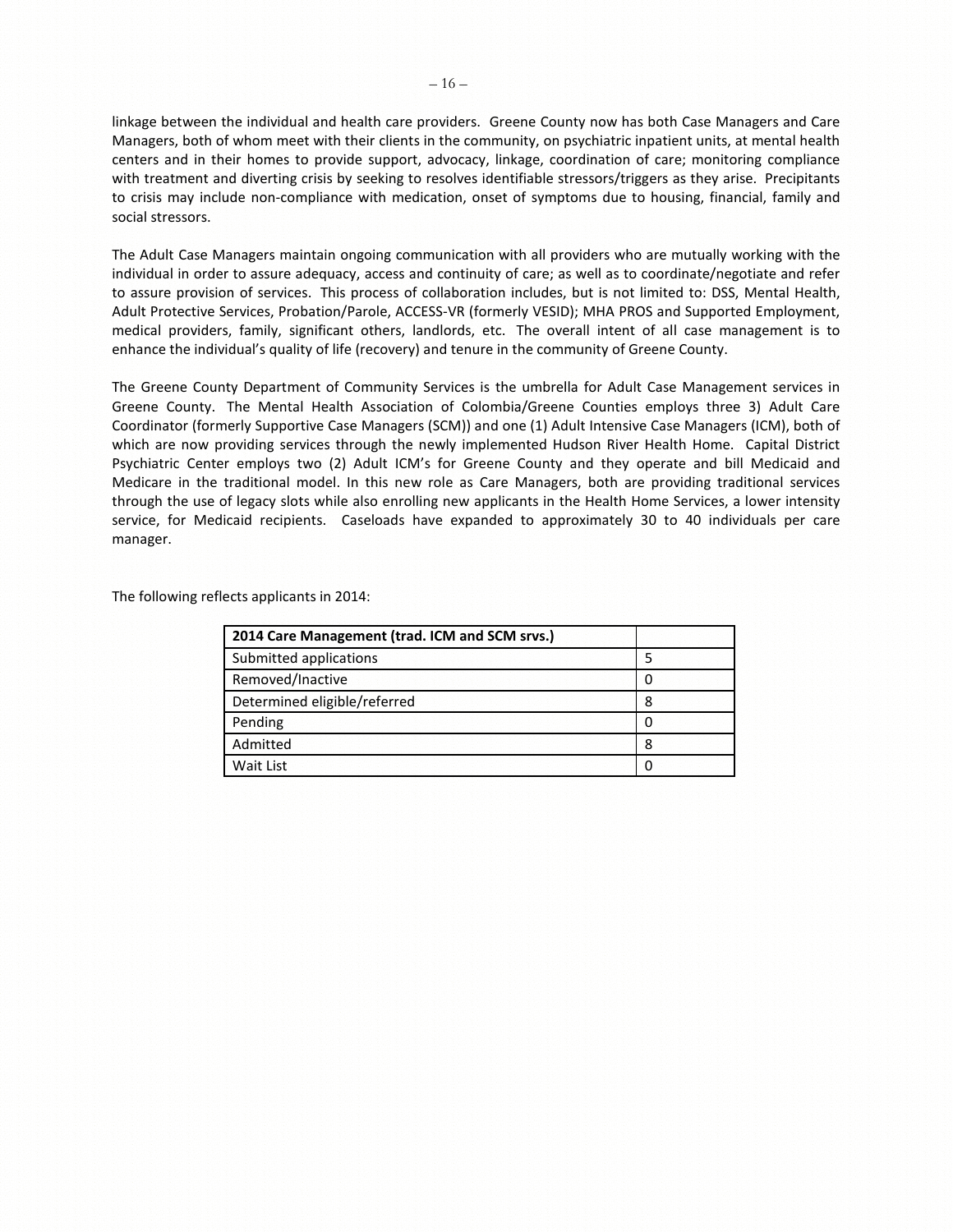#### **Care Coordination**

In 2014 there was increase in the use of Care Coordination Services, a less intensive form of Care Management. For this service, individuals need to have a mental health or medical diagnosis and higher-than-average contacts with service systems, such as the ER, psychiatric inpatient and outpatient, and primary care. The Mental Health Association employs four (4) Care Coordinators, two full time and two part time workers, with full time case loads averaging 30 clients each.

Over the course of this service year, applications for this less-intensive program were forwarded directly to MHA, by-passing the SPOA in many instances. The Care Coordination program works within the Hudson River Health Home, who assists with tracking and reporting to New York State, as well as monitoring outcomes. Therefore, while some data is available through the SPOA for this program, the figures here represent a small fraction of the numbers of individuals served.

With the introduction of this new service, every applicant requesting Care Coordination was served. Wait time was eliminated as caseloads were expanded this year. Applicants found to be eligible for a higher level of care were deferred to ICM (5 total, with 3 additional applications), a service that did not have a waitlist this year. Applications referred for this higher level of care are typically individuals who are admitted under a court order (AOT).

It should be noted that applicants for Care Coordination do not go through the typical SPOA review, and are instead referred directly to Care Coordination under the presumption of eligibility. It is at the time of intake for that program that some applicants are found to have relocated or refuse the service, or ineligible due to primary payer, however this data is not available to the SPOA, and for purposes of this report are considered to have been eligible and referred to the service.

| <b>2014 Care Coordination</b>    |    |
|----------------------------------|----|
| Submitted applications           | 30 |
| Removed/Inactive/deferred to ICM | .5 |
| Determined eligible/referred     | 23 |
| Pending                          | O  |
| Admitted                         | つっ |
| Wait List                        | O  |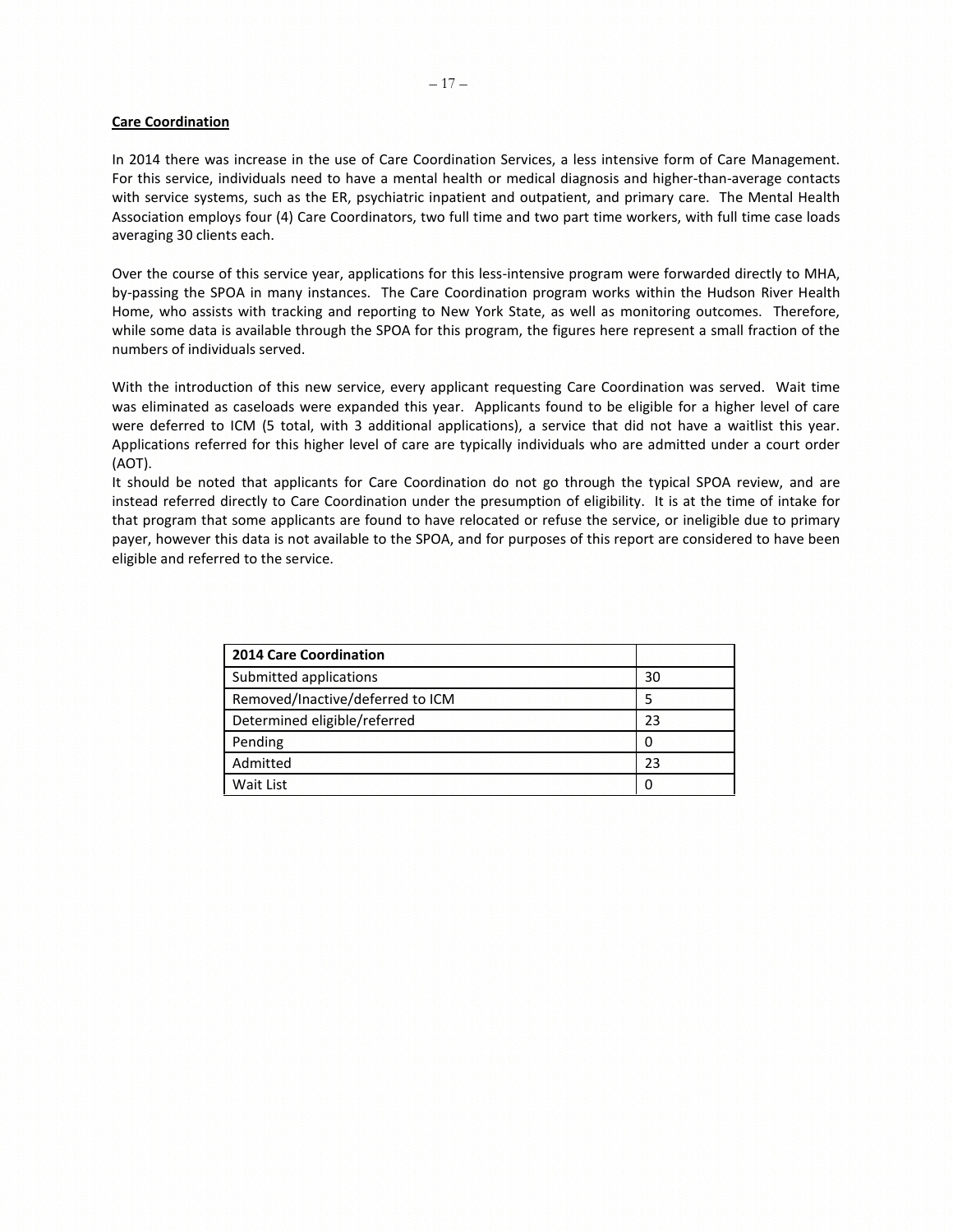#### $-18-$

# **CHILDREN'S SERVICES**

#### <span id="page-17-1"></span><span id="page-17-0"></span>**Clinic Based Mental Health Services**

The clinic has 4 clinic based children's therapists on staff. There are also 3 therapists who have blended caseloads and provide counseling to a number of youth and families. The clinic has a children's RN who triages initial calls for services and assigns intake appointments as well as triages crisis calls from schools and parents throughout the week. Children's therapists provide both individual and family therapy to a case load of children and transitional age youth (18-21.) They coordinate with collateral agencies including schools, case managers, medical professionals, law guardians, hospitals, and probation to best meet the often complex needs of high risk youth in the community. Children's therapists also provide individual parenting support and training to adult clients upon request. Several therapists have provided in-service training and support in the community upon request as well as providing crisis intervention and support in and outside of the clinic.

The Children's Psychiatrist on staff is in the clinic 5 days per month for assessment, consultation, and ongoing medication management. The children's therapists also work hard to collaborate and consult with primary care physicians in the community who provide medication management for their clients.

#### <span id="page-17-2"></span>**School-Based Mental Health Services**

GCMHC continues to have school-based satellite programs in several school districts. These include Windham/Ashland/Jewett school district three days per week, and both Cairo/Durham Middle/High School and Catskill Elementary staffed four days per week. School districts support these collaborations with approximately 25% funding (adjusted based on the number of days the clinician is at the school). As we do every year, the Director of Community Services meets with school superintendents each spring to discuss satellite programs and has received positive feedback about this service. School based services are overseen by the Clinical Supervisor of Children's Services. The clinic continues to collaborate with school staff in districts not participating in the schoolbased program to accommodate referrals, manage crisis, communicate about high risk students, and provide trainings when requested.

## <span id="page-17-3"></span>**Child & Family Single Point of Access (SPOA)**

The Greene County SPOA Committee continues to work diligently to identify and provide supportive services to high risk children and their families so that they can successfully meet goals and avoid hospitalization and placement. The committee meets every Thursday morning at Greene County Mental Health with one meeting per month dedicated to a census update and utilization review. The working committee is made up of representatives from Greene County DSS, Greene County Youth Bureau, Parsons Waiver program, Greene County Mental Health, Mental Health Association of Columbia and Greene Counties, and the SPOA Parent Peer Partner. Greene County Probation, Ulster/Greene ARC, the Reach Center, and Catholic Charities continue to work with the committee on an "as needed" basis as well as other collateral agencies that may be invited depending on need and family involvement. The Tier I/II quarterly meetings bring together management personnel from all of the above mentioned agencies and local schools to discuss county-wide issues and initiatives involving children and families in need.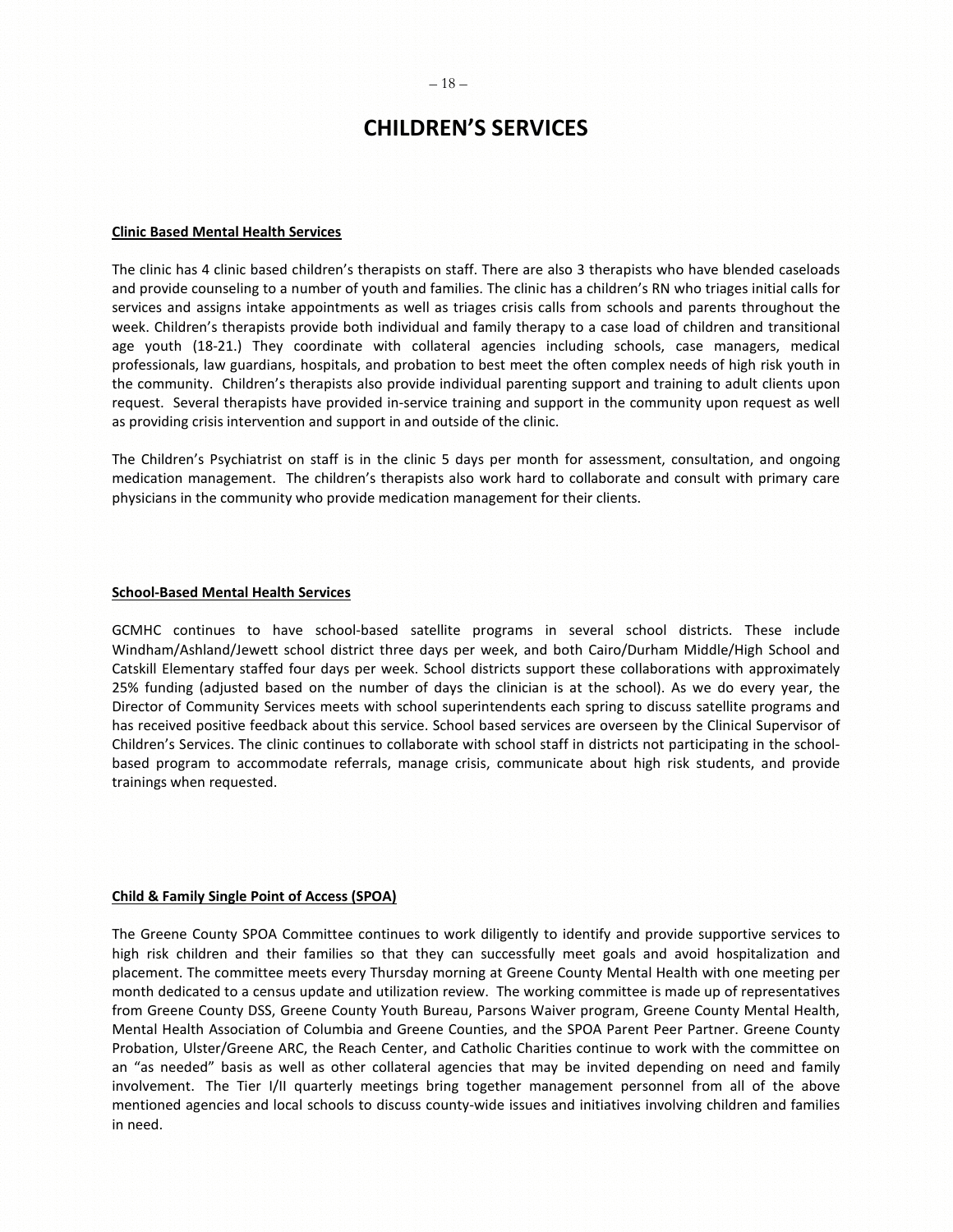The 6 Home and Community Based Waiver (HCBW) slots for severely emotionally disturbed children continue to be utilized to full capacity. There is a small waiting list for these services which is reviewed upon openings to prioritize families with the highest need. The New York State Office of Mental Health continues to fund these slots which are contracted through Parson's Child and Family Center. The goal of this intensive program is to provide children, at the highest risk of placement and/or hospitalization, and their families, an enriched service plan while remaining at home in their communities.

SPOA continues to be the conduit for all case management referrals. Greene County currently has approximately 62 slots for case management services: There are 20 Supportive Case Management Slots and 18 Intensive Case Management slots through Greene County Mental Health (including 3 for transitional age clients) and 24 Supportive Case Management slots through the Mental Health Association.

SPOA has also served as a referral mechanism for other services and support programs including Pre-PINS, Respite, IAPP (Intensive Aftercare Prevention Program), mediation, kinship care support, Twin Counties Substance Abuse services, Peer/Parent support, Autism Connection, and the Reach Center. SPOA is the referral source for two resources in case children need to be placed out of their homes: Community Residences and Residential Treatment Facilities, both administered by the Office of Mental Health.

In 2014 the committee received 64 new SPOA referrals and 23 SPOA reviews to follow-up on previous SPOA meetings. These referrals came from many different sources including Mental Health, schools, Greene County Youth Bureau, and Psychiatric Hospitals. Case management continues to be the most utilized resource in the county for children and families. There were 64 new referrals made to case management services (combined ICM, SCM and MHA). Other top referrals include Greene County Mental Health (20), and the OMH Waiver program (8) for the most intense cases.

#### <span id="page-18-0"></span>**Early Recognition and Screening Program**

The Greene County Early Recognition and Screening Program (ERS) concluded year two with 573 completed screens in the County. Last year not all school superintendents agreed to allow screens to be sent to their school populations. Of the 573 responses 185 youth scored High Risk. Of the 185 High Risk screens, 99 youth actually entered services at the clinic.

The ERS has exhibited at; National Night Out sponsored by REACH at Dutchman's Landing, Parents, Partners and Pancakes at Catskill CSD, Greene County Youth Fair, Dare Day at Angelo Canna Park, American Foundation for Suicide Prevention "Out of the Darkness Walk" at the Hudson Waterfront, the Rural Health Network Health and Screening Fair at the Medical Arts Building in Jefferson Heights in Catskill, the Community Forum at the Athens Legion Hall, and the Recovery Art Show at the Bridge St. Theater in Catskill. The ERS presents brochures and information on mental health and support services at these events for public perusal and use. This is an important part of the outreach of the ERS Program that highlights the service provided for screening for school age children and the services provided by Greene County Mental Health.

The ERS continues to lead a youth support group called "Future's Promise" on the last Tuesday of the month in conjunction with a parent support group called "Parent's Promise" facilitated by our SPOA Family Peer Partner. Both of these organizations are a chapter of the New York State Families Together Organization. Both groups attended the Families Together Legislative Day in March and spoke with Senator Amedore's staff regarding the need for supported housing for adults living with mental illness in Greene County. The youth also spoke with Aileen Guenther regarding housing and services for young adults with mental illness.

The ERS has continued to participate in the PAS It On Committee, (Problems, Alternatives, Solutions), the Columbia Greene Suicide Prevention Task Force, the American Foundation for Suicide Prevention "Out of the Darkness Walk"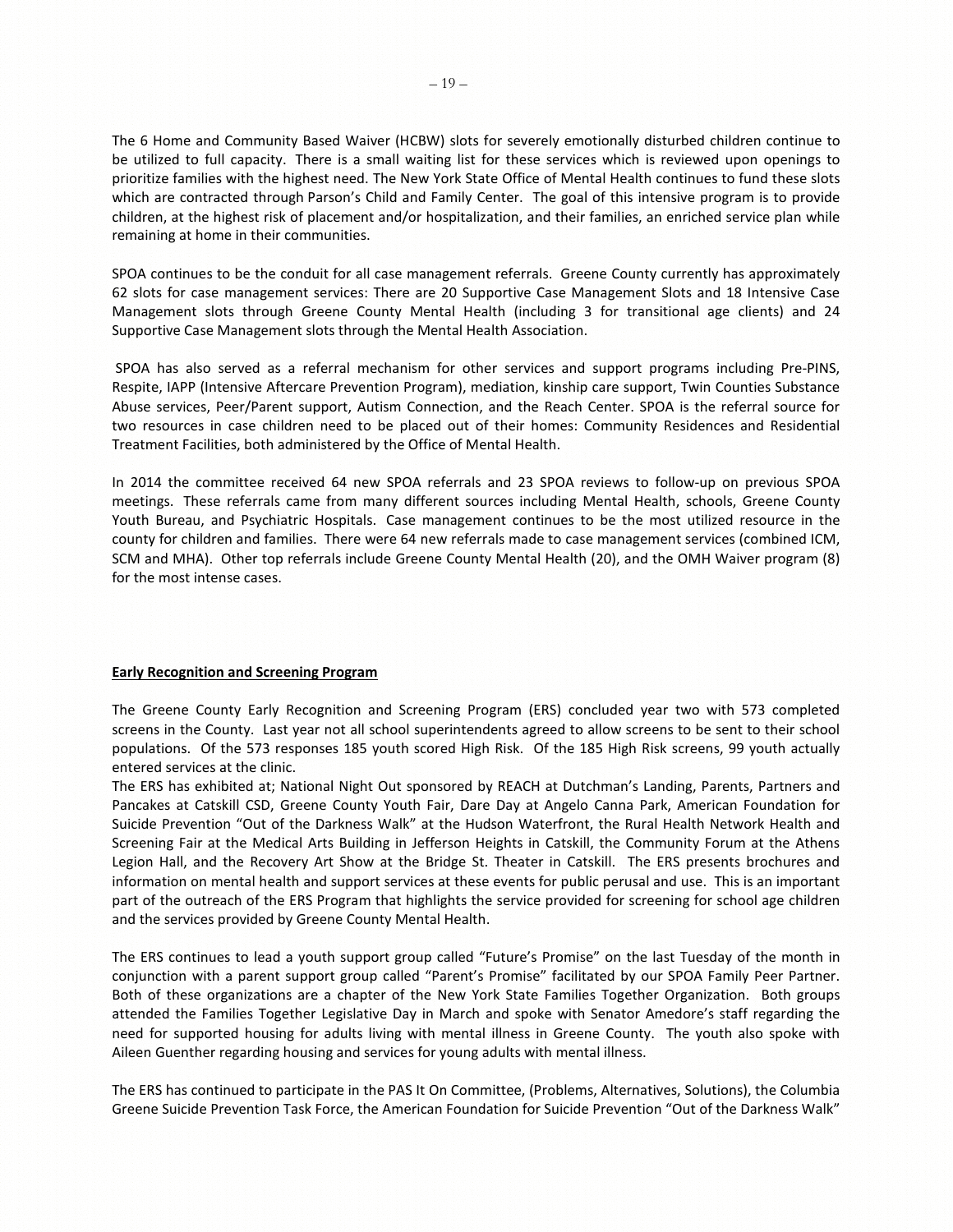Committee, the Mental Health, Office of Alcohol and Substance Abuse Services, (OASAS) and the Office of People with Developmental Disabilities (OPWDD) Sub Committees. Networking at these meetings helps to keep the Early Recognition and Screening Program a part of the culture of services in Greene County.

This spring the ERS will collaborate with the Early Childhood Learning Center and Head Start. Reading to students and providing follow up activities provides the ERS an opportunity to work with young children, parents and staff at these venues to offer resources and screening as the young children become kindergarten eligible. The ERS is also piloting a program called "Mind UP" with one Head Start Class. This program promotes techniques and skills to help young children become mindful learners and teaches children how to use deep breathing and controlled breathing as a mechanism to focus during learning and to relax in times of stress. It is a brain based program that the children have been very successful with.

The ERS works closely with Greene County Mental Health Youth Case Managers to provide information for parents and children in need of a variety of services and resources throughout the County.